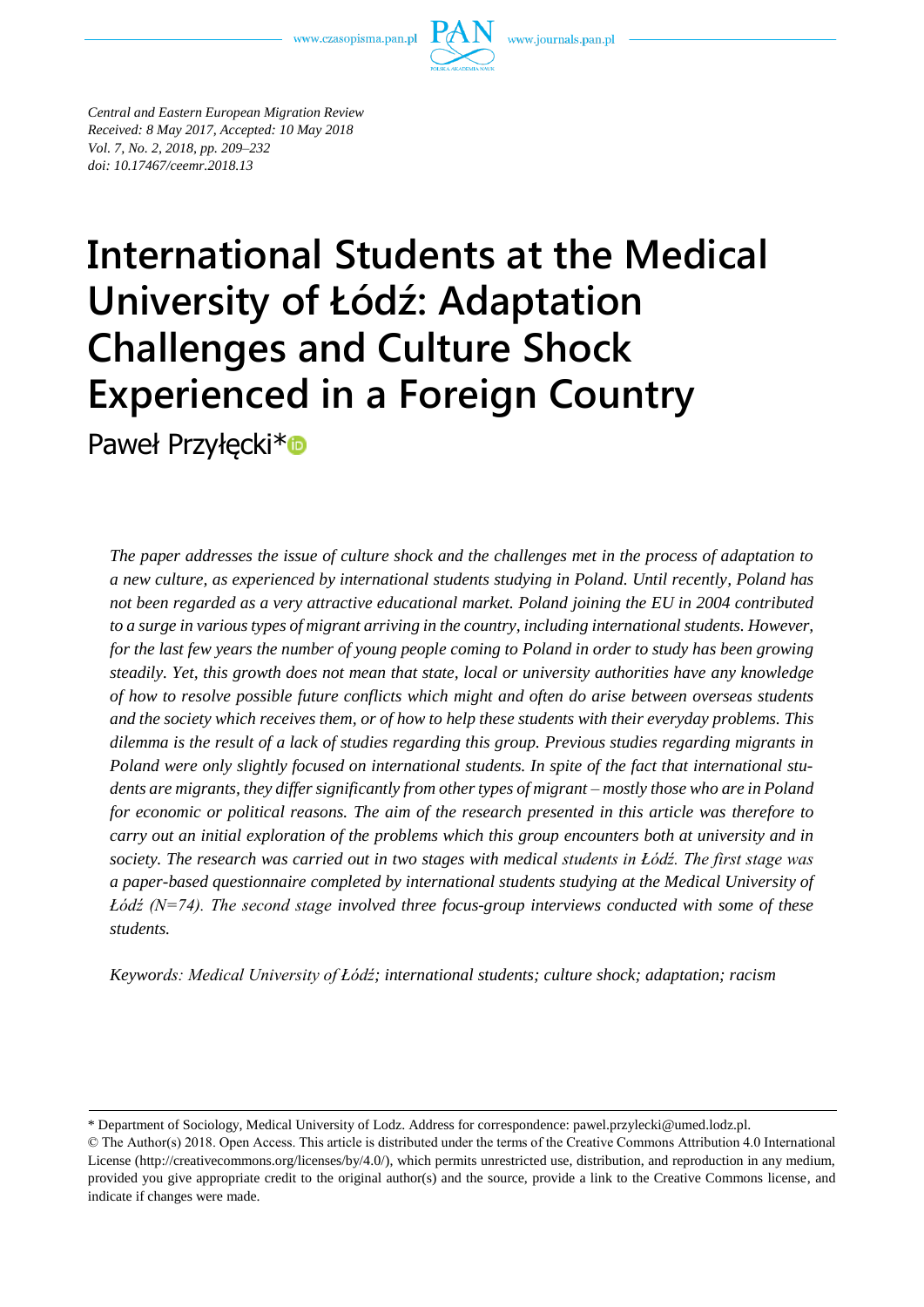

### **Introduction**

Discussions in the literature on the causes and nature of current migrations have been ongoing for many years and result in different theories explaining this process. Referring to theories focusing on transnationalism and transnational communities, it is clear that, at present, there is an increase in cyclical mobility and temporary migration – the result of the rapid expansion of transport and communication (Castles, de Haas and Miller 2014). One example of such migrations is the multi-faceted movement of people travelling from one country to another for different reasons. To this group of travellers international students also belong. Thus these new forms of migration somewhat contradict former images of a migrant as someone who usually left his or her own country in order to start living in another because life in the home country was impossible or very difficult – the push factor – and/or because another country offered much better possibilities for development and an improved standard of living – the pull factor (Lee 1966).

In the past, overseas students were usually the type of migrant preferred by the state authorities due to their non-problematic character. Such students do not usually negate the model of the dominant culture, do not enter into conflicts with the receiving society, do not benefit from the social system but contribute to economic growth, are temporary migrants who usually return to their own countries after finishing their studies and, if they do decide to stay, act as added value for the host country. However, the primary assumption that more-developed Western countries help underdeveloped countries in their economic and social development through educating their students is no longer relevant. Many third-country students prefer to stay in the country where they studied. Over time, it became a real concern for some countries – such as, for example, the UK – due to the large numbers of incoming students. The massive surge of students from third countries also does not necessarily mean that they are always those who, as was assumed earlier, would be able to form a high-skilled elite in a new country. On the contrary, as Luthra and Platt (2016) established, many of the third-country students studying in the UK only have a small elite component – they are mostly students with more 'middling' than elite potential.

This problem, however, does not seem to concern Poland at present due to the fact that the number of overseas students studying there is still not very significant. However, it is possible to notice certain positive facets of the presence of overseas students in Poland as they have a significant meaning for the academic environment, especially in the context of falling domestic demand for higher-level studies – to a great extent the result of demographic decline. The growth in the number of international students should also be interpreted in economic terms, due to the profits – discernible by local businesses – to be made from providing services to this group.

The main aim of this paper is to present our findings about the process of sociocultural adaptation of overseas students studying in Poland. We base this on the example of students at the Medical University of Łódź (henceforth MUL), with special emphasis given to the difficulties they encounter in their everyday contacts with Polish society. Referring to Adrian Furnham and Lora Tresize (1983, cited in Furnham 2002: 14), three types of problem encountered by international students can be distinguished related to:

- living in a foreign culture (racial discrimination, language problems, difficulties with adaptation, loneliness, stress resulting from limited financial means, dietary differences and separation from the family);
- growing up, reaching early maturity and accompanying it with the development of emotional and intellectual independence;
- managing at university (e.g. a different system of education).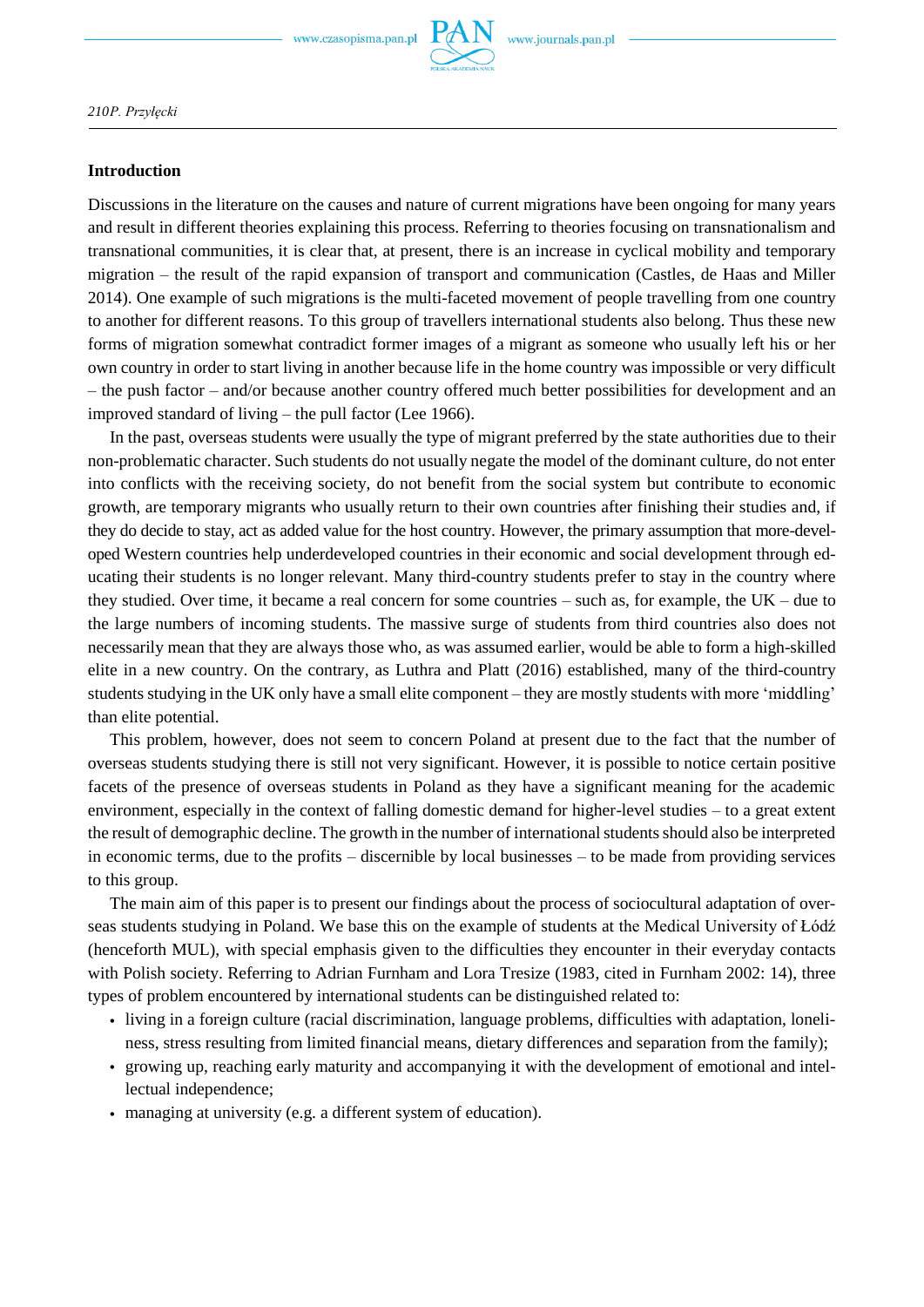

The themes of the research carried out with international students at the MUL were issues related to living and managing in a foreign culture and at university. In this respect the following research questions are being addressed:

- What hinders international students' study at the Medical University of Łódź?
- What hinders international students' adaptation to life in Polish society?
- How are international students treated by members of the receiving culture?
- How do international students adapt to this new culture?

This paper outlines the key arguments regarding the experience of culture shock and the adaptation difficulties which international students in Poland face. First, the theoretical framework and methodological approach are presented. Then, on the basis of the research conducted with international students studying at the MUL, the adaptation challenges they experience are discussed.

#### **Conceptualising international students as migrants**

The literature distinguishes the different ways of categorising migrants, depending on a number of factors – length of stay away from the home country (migrants, sojourners, tourists), how far, in distance, they migrate, motives for leaving (education, business, resettlement) and the nature of the relationships between migrants and the dominant culture (friendly, antagonistic, etc.). Students are thus put into the category of sojourners – i.e. people who temporarily stay in a new place for between six months and five years and for whom the purpose of their stay is defined and related to performing particular tasks. Sojourners usually leave their country with the intention of returning while, at the same time, hoping to adjust well to the new culture (Furnham 2012). Students are categorised into the same group of travellers as diplomats, expatriate business people, army staff, volunteers and people working for charities or as missionaries.

Globally, studying abroad had become very fashionable by the end of the twentieth century. Currently, in accordance with OECD (2013) data, more than 4 000 000 students in the world study abroad, the majority of them in countries like the USA, Great Britain, France, Australia and Germany. Poland has not thus far been regarded as a very attractive place to study. In 1982, some 3 200 overseas students studied in Poland; by 1990 the number had risen to 7 080 (Łodziński 1993). The students came mainly from the socialist block and third-world countries. However, the last few years have brought about a significant change in this respect and a considerable increase in the number of students. In 2015, the number of international students who started their education at Polish universities was 57 119 people (CSO 2017). The increase should be considered as positive proof that Polish universities are becoming more and more open to people from outside the country. Simultaneously, the increase in the number of international students will have an impact on the development of the educational market in Poland as well as on the national and local economies. Moreover, if the growing tendency remains at the same level, it may result in the elimination of the negative effects of demographic decline. Due to the fact that diplomas obtained at Polish universities are now recognised in many countries and that studying in Poland is much cheaper than in Western Europe, Polish universities have an opportunity, as has been the case for many years in a number of EU countries, to encourage international students to come to study in Poland.

In Poland the greatest number of students is from Ukraine (30 589 students in 2015), followed by Belarusians (4 615 students). Other students come from virtually all over the world (CSO 2017).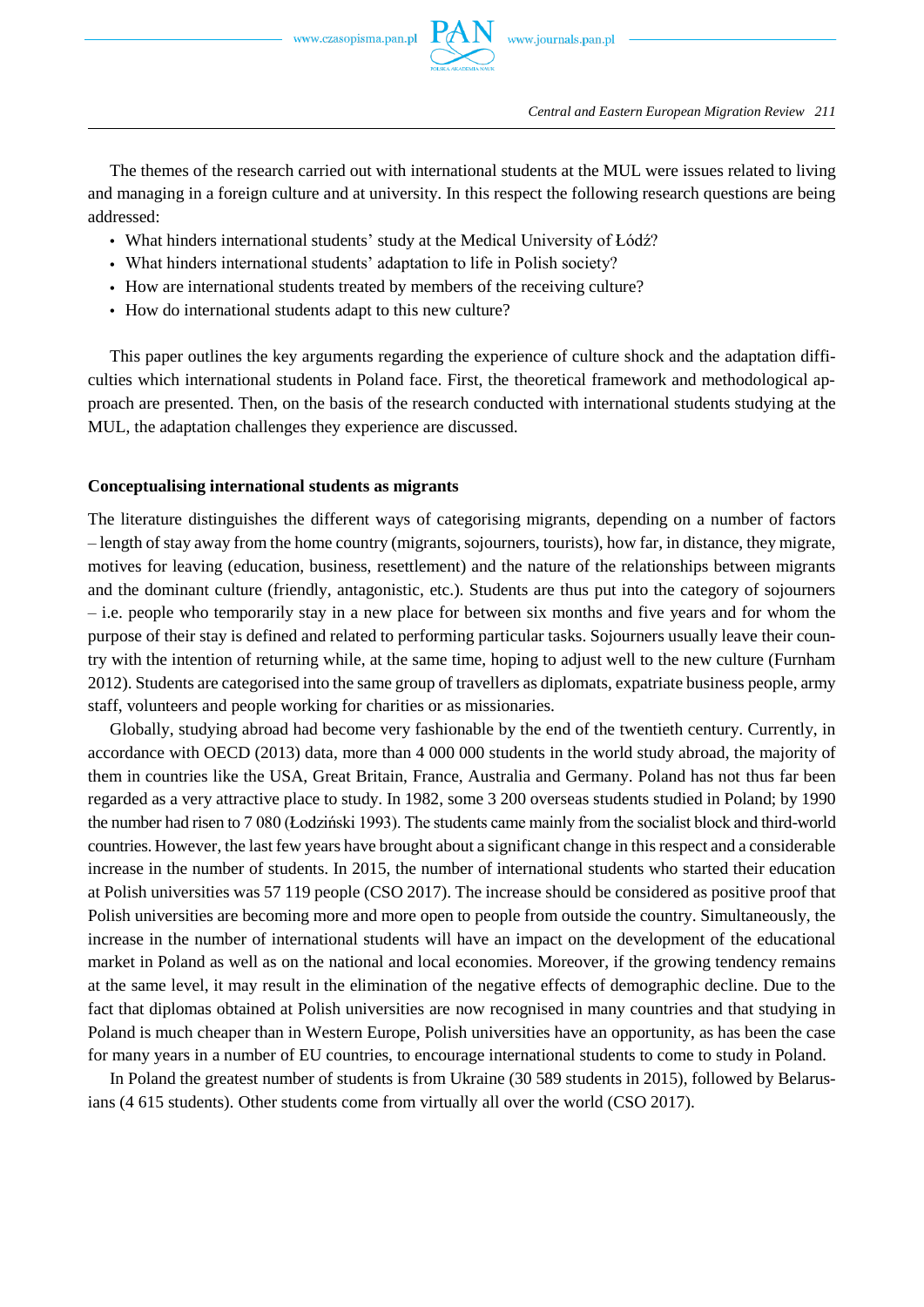

## **Perspectives on culture shock**

Since the second half of the twentieth century, extensive research on culture shock has been carried out. The notion of culture shock, introduced into the scientific literature by anthropologist Kalervo Oberg (1960), began to be used to describe an individual's process of inner adjustment to the unknown environment and how this adjustment affected the individual in emotional, cognitive, psychological, behavioural or physiological ways (Pedersen 1995). Most scholars (*inter alia* Ferraro 1990; Kohls 1984) differentiate four primary phases of culture shock experienced by everyone in many ways: the honeymoon phase, the crisis or cultural shock phase, the adjustment phase and the adaptation phase. The honeymoon phase is characteristic of the first weeks or months of a person's stay abroad. This period is usually accompanied by positive feelings, enthusiasm or even fascination with the new culture. The crisis phase starts when individuals begin to negatively perceive some aspects of their new surroundings such as the social or legal rules. The adjustment phase starts when the individual realises that some change towards the host country and society is needed, otherwise he or she may well end up suffering from depression. A variety of adjustments can be made – flight or isolation, for example (Winkelman 1994). The last stage is adaptation, when the foreigner realises that he/she should accept the customs of the host country as a different way of living (Oberg 1960). However, as Oberg (1960) claims, adaptation is not always the case. Not everyone goes through all phases of culture shock. The individual can stop at the second phase – the crisis or shock phase. In this situation, if the person has no choice but to remain in the new country for a longer period, serious depression may set in.

Due to criticism of its too-broad interpretation and the simultaneous difficulties connected with its research – it is not amenable to empirical testing (Ward, Bochner and Furnham 2005) – the notion of culture shock, over time, began to be replaced with more precise terms like 'adaptation' or 'acculturation' (Zhou, Jindal-Snape, Topping and Todman 2008), the aim of which was to explain the culture shock experienced by newcomers to a culture.

In research on culture shock, two perspectives grew in importance. Initially, the prevailing perspective was the one which identified culture shock with mental illness. Researchers who associated the subdued mood of migrants with illness of a mental nature highlighted certain factors predisposing a person to it – the individual characteristics of a person, mourning, a sense of fatalism, unfulfilled expectations related to the improvement in someone's living conditions or a lack of social support (Zhou *et al*. 2008). In the 1980s, researchers started to step away from clinically biased theory and move towards research on the social and psychological aspects of adaptation (Ward *et al*. 2005). Thereby, the theory of learning a culture grew in importance (Zhou *et al*. 2008). The pioneer of this approach is considered to be Peter Adler (1975), according to whom positive elements of culture shock should be identified – such as learning and gaining knowledge and intercultural experience – which influence the development of cultural maturity in a migrant (Simpson 2014). From this perspective, three major approaches to examining culture shock were developed, which can be described as ABC – Affect, Behaviour, Cognition (Zhou *et al*. 2008). The first approach refers to the theories of stress and ways of coping with acculturation difficulties – they present contact with a foreign culture as one of the forms of psychological stress. The second approach refers to theories of learning a culture which emphasise the behavioural aspects of intercultural contact. The third approach refers to theories focusing on the change of identity of those who live in a foreign culture for a lengthy period of time (Boski 2009).

Below, three approaches to adapting to life in a new cultural milieu will be outlined, with special emphasis on the perspective of culture learning and social identity, due to the fact that they influence my further deliberations concerning foreign students studying in Łódź.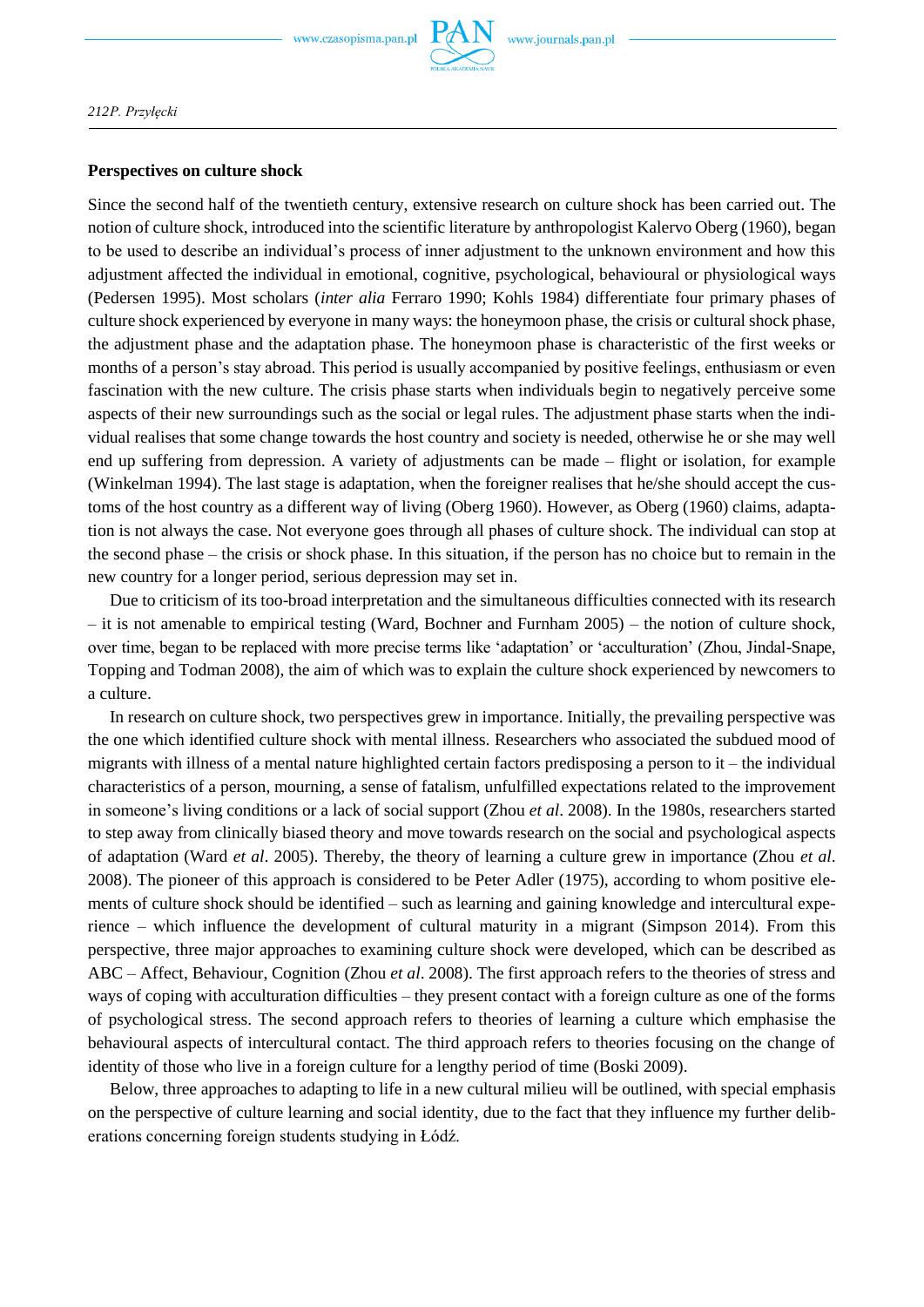## *Stress and coping*

A 'stress and coping' approach emphasises the role of life changes in the process of cross-cultural transition, the appraisal of the changes and the use of coping strategies to get through them (Ward 2001). The framework is broad and involves both the features of the individual and the characteristics of the situation, both of which have an impact on a person's adjustment to a new culture. The factors affecting cultural adjustment involve life changes, personality factors (locus of control, extraversion, tolerance of ambiguity), cognitive appraisals, coping styles, social support, loneliness, homesickness, marital satisfaction and the quality of contacts with both home and host nationals. The success or failure of the adaptation may be the result of both personal and societal variables. The host society's attitude towards minority ethnic groups can exert a significant influence on stress and coping strategies (Ward *et al*. 2005).

## *Culture learning*

The 'culture learning' approach has been influenced by social and experimental psychology, primarily by Argyle's work (1969) regarding social interaction. However, this perspective was strongly promoted by Adrian Furnham and Stephen Bochner (1986). The approach puts the emphasis on the necessity of learning about a host culture in order to attain the knowledge and skills needed to communicate effectively in a new intercultural milieu. Protagonists of this theoretical approach argue that the primary reason why migrants, including overseas students, experience adaptation difficulties is their lack of knowledge about social institutions and social structures like norms, strategies of conflict resolution, etc. Ignorance of the host culture puts obstacles in the way of forming relationships with native students. In addition, a newcomer's insufficient knowledge of the host-country language and his or her social deficits will make social contacts very difficult (Ward 2001).

Shock is understood here as a stimulus to the acquisition of the specific cultural skills which are required for interaction in new situations. According to this approach, the process of adaptation is influenced by different factors, among which are the knowledge of the host culture that an individual possesses, his or her length of stay in the new intercultural milieu, language and cultural competence, number and quality of contacts with the members of the host culture, previous experience of living in a foreign country, friendships made and culture disparity (Zhou *et al*. 2008). The culture-learning approach is concerned with the processes by which sojourners learn new skills that are relevant in the new milieu (Ward 2001).

Proponents of the culture-learning approach believe that social skills as well as training and contacts with host-society members are all relevant to newcomers. Sojourners need to learn the salient traits of the new culture from host-society members. Adaptation to a new culture means, however, not only learning the language but, initially, understanding the norms, rules and customs which are binding in a given culture. Knowledge of the above allows newcomers to understand different forms of behaviour in the host society and simultaneously to avoid mistakes concerning non-verbal communication like gestures, looking at people, proxemics postures, greetings or facial expressions of emotion (Ward 2001).

Bochner, McLeod and Lin (1977) emphasised the importance of intercultural friendships in gaining the new social skills needed to live in a new culture. Ward *et al*. (2005) stated that student friendships are usually of a threefold nature – a mono-cultural network of sojourning compatriots, a bicultural network of both sojourners and hosts and a network of multicultural friends and acquaintances. Students who have extensive and good contacts with members of the host society usually cope much better with problems of socio-cultural adaptation; on the other hand, those who limit their contacts to those with their compatriots experience more problems of a socio-cultural nature.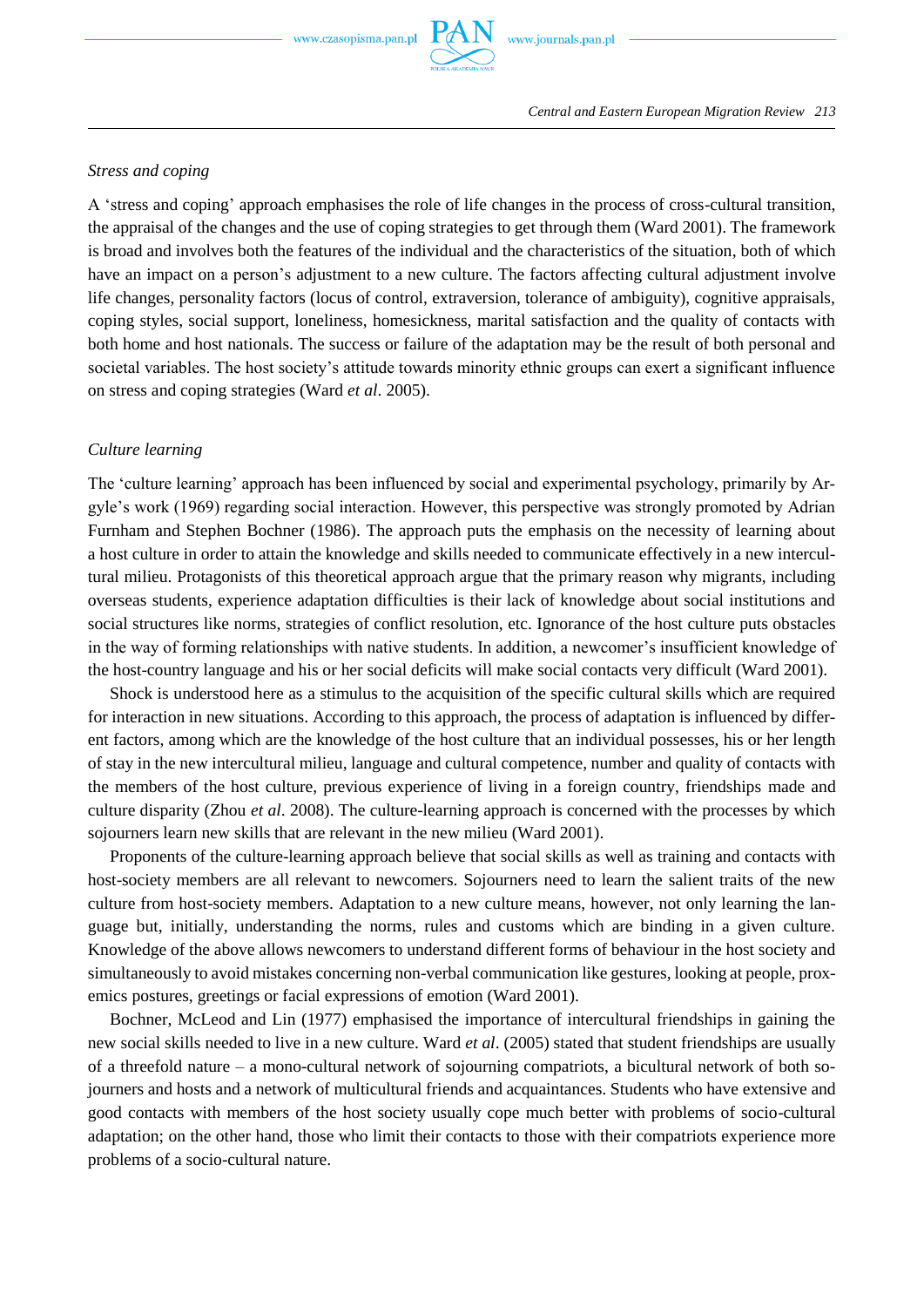

#### *214P. Przyłęcki*

The culture-learning approach also emphasises the role of cultural and ethnic similarity between groups and individuals making contact with each other. People coming from the same cultural, language or religious environment understand better and learn faster the rules of the host culture. On the other hand, host nationals are usually more open towards people who are like them. Big cultural differences between interacting groups also hinder this mutual interaction and adaptation to the host culture.

As stated, people who come from cultures of disparate values may have the greatest difficulty in adaptating (Hofstede, Hofstede and Minkov 2010). Two dimensions of culture seem to be especially meaningful in the process of adaptation – individualism–collectivism and power distance. Individualistic cultures lay the emphasis on the individual, his or her independence and the role that he or she plays in the organisation of society, whereas collectivist cultures assign a bigger role to people as a group. People brought up in an individualistic culture value their own independence. They are characterised by the need to differentiate themselves from others in their contacts with people, they clearly state their needs and are prone to express, even in public, their criticism of the opinions of others. People brought up in a collectivist culture act in a completely opposite manner to individualists and tend to fit in with others. They are not inclined to express their opinions, especially towards somebody who has a higher rank in society. Power distance, however, describes how people coming from a given culture perceive the relations between people in managerial positions and their subordinates (Hofstede *et al*. 2010). In societies of high power distance, a strong hierarchical division exists between those who hold power and those who are subordinate to them whereas, in societies of low power distance, relations of a horizontal nature dominate.

On the whole, the culture-learning approach highlights the role of social skills and social interactions, both of which are of great importance in any successful adaptation process to a new cultural milieu. Sojourners coming from culturally distant countries experience more adaptation problems due to their lack of knowledge about the salient facets of the new culture. However, as Ward, Okura, Kennedy and Kojima (1998) emphasise, a willingness to learn about a new culture has a positive influence on socio-cultural adaptation.

In fact, socio-cultural adaptation is a learning curve – research on foreign students has shown that socio-cultural adaptation increases significantly between the first and the sixth month of settlement and then increases only marginally in the second six months of the first year of residence (Ward 2001; Ward *et al*. 1998).

#### *Social identification theories*

Social identification theories concentrate on the cognitive aspects of the adaptation process and concern the changes which take place in an individual's identity. Newcomers to a culture experience many new phenomena. Everything that takes place around a given individual – contacts with in-groups and out-groups, the individual's own opinion of the host society as well as the attitude of the host towards the society of the sojourners and the openness to contacts with others, etc. all influence the individual's self-perception and the perception of his/her identity. As Zhou *et al*. (2008) posit, in social identification two conceptual approaches are usually applied – acculturation and social identity theory.

Acculturation means the changes which occur in people and groups experiencing intercultural contacts. They concern both sojourners and members of the host culture (Ward 2001). The following models describing the changes which occur in a person's identity can be distinguished. The first is the uni-dimensional model describing the behaviours of migrants who renounce identification with the culture of their origin and adopt the features and values represented by the new culture. The second model, two-dimensional, describes the behaviours of travellers who try to balance the influences of both cultures – i.e. what influences the shaping of a person's social identity are the cultures of both origin and contact. The third model, known as categorical, is a more sophisticated model (Ward 2001; Zhou *et al*. 2008). John Berry (2005, 2009) contributed significantly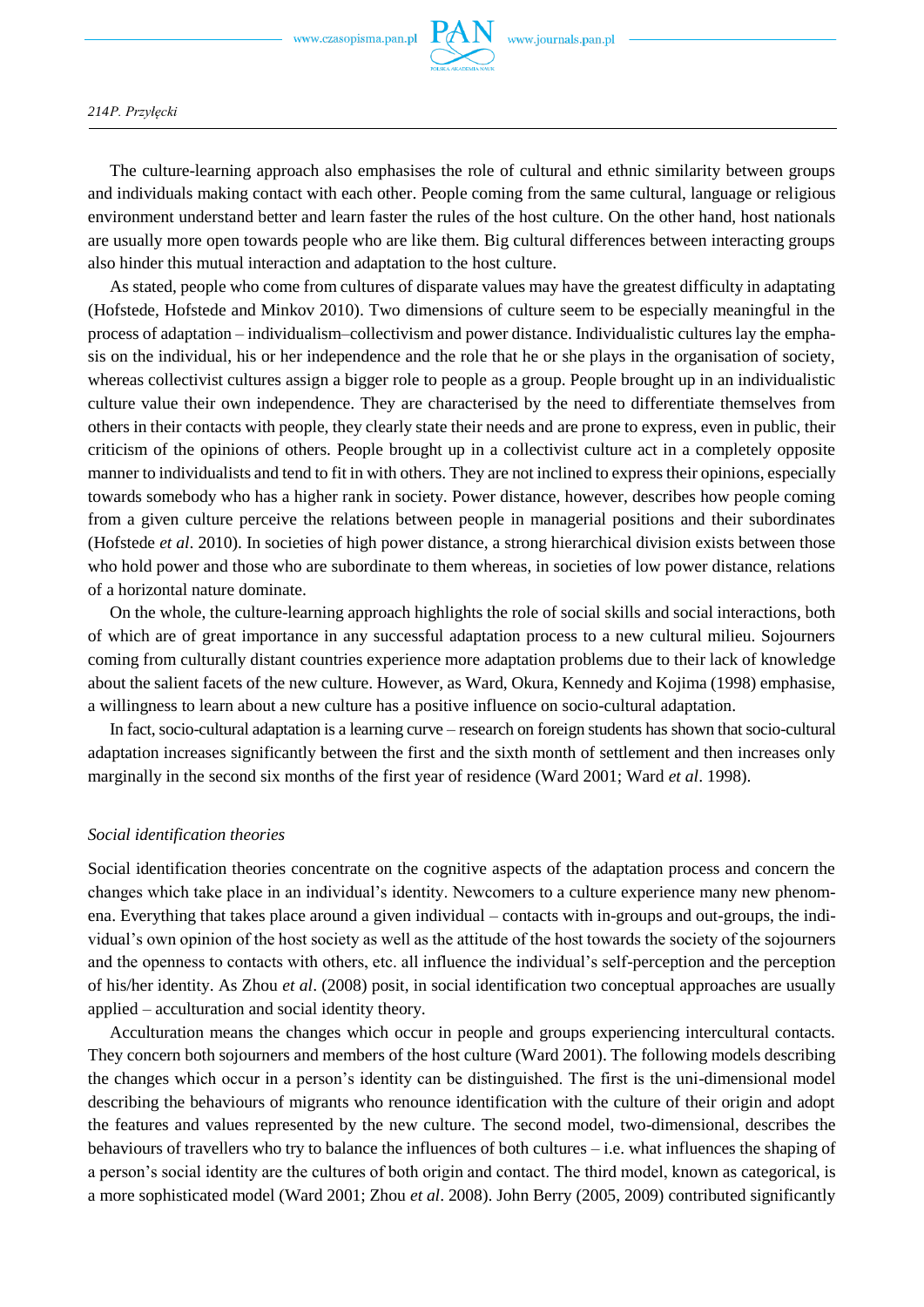

to the development of the model, contending that the acculturation process involves at least two groups in contact and occurs at the cultural and the psychological level. One of the groups are migrants and the second host-country nationals, because all groups in contact experience some changes. On the cultural level of exploration, it is essential to identify the characteristics of the two groups before the contact between them is established – both groups have their own cultural and psychological qualities. The compatibility or incompatibility in values, attitudes or religion between the groups in contact may have a significant impact on the result of the acculturation process. On the psychological level, the changes that the individuals undergo in all groups – ways of eating, dressing or producing acculturative stress, etc. – need to be identified (Berry 2009).

Researching individuals and groups who acculturate, Berry (1997, 2001, 2005, 2009) concluded that they choose distinct modes of acculturation. The choices are related to different variables like gender, age, education, occupation, etc. Finally, he differentiated between four acculturation strategies that can be applied with migrants:

- *marginalisation* in which the individual lives outside the culture system (including his/her own), such an exclusion not necessarily beings the individual's own decision;
- *separation* the individual isolates him/herself from the society, which is usually a protest against a policy carried out by the host authorities. Such people, however, maintain contact with their own ethnic group and organise their social life within it;
- *assimilation* the individual rejects his or her own culture and accepts the patterns of the host culture;
- *integration* the individual combines the norms and rules of the home culture with those of the host culture.

As mentioned earlier, the acculturation process also applies to members of the host society. Their attitudes and behaviours towards newcomers have an influence on which strategies they decide to apply. Acculturation strategies which can be used by the dominant culture are the melting pot – which means that societies tend to assimilate all cultures into a cohesive whole; segregation – when the dominant group makes different cultures or races live separately; exclusion – when the dominant group supports the marginalisation of minority groups; and finally multiculturalism – when the dominant society promotes actions aimed at the development of a diverse society (Berry 2009). In fact, the migrants' decision on which acculturation strategy to choose is based on the dominant society's decision on a preferable acculturation strategy.

## *Social identity theory*

Social identity theory has its roots in social psychology. It proposes a conceptual base for researching and accounting for issues regarding social identification, which is, according to Henri Tajfel (1981), based on social categorisation and comparison, meaning that groups may be compared and the positive or negative comparison has an impact on self-esteem (Ward 2001). The key issues applied in the process of categorisation and comparison are stereotyping, prejudice and discrimination. As Stephan, Ybarra and Bachman (1999) claimed, negative outgroup stereotypes lead to prejudice and discrimination. The theory of prejudice appears to be essential to the further discussion in this article.

Analysing the issue of prejudice against minority groups, Stephan *et al*. (1999) pointed out four factors related to it: realistic threats, symbolic threats, intergroup anxiety and negative stereotyping. The realistic threats involve those relating to the welfare of the in-group, both economic and political or material well-being. They may take the form of competition for limited resources such as territory. Symbolic threats arise due to a person's belief that his or her group is superior to others, mostly because of the values, attitudes and norms which we hold on to. In fact, symbolic threats lead to both hostility and symbolic racism towards specific out-groups. This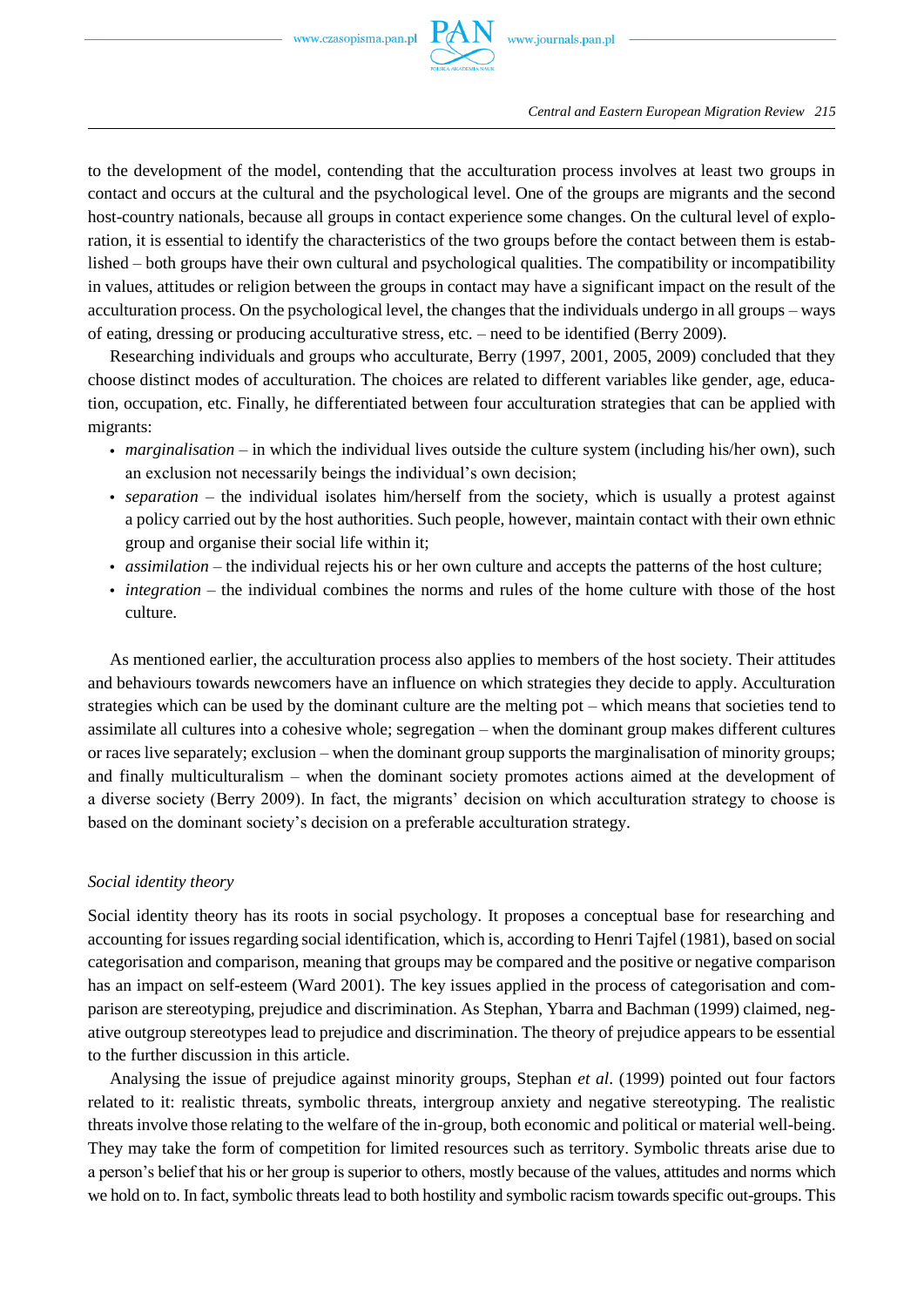

is because members of the in-group are afraid that their worldview will be changed by the beliefs of out-groups. Usually, the symbolic threats appear when the worldviews of the two groups in contact are distant. Symbolic racism is understood here as a type of resistance to change in the *status quo*. Intergroup anxiety, in turn, deals with an individual's own personal concerns about intergroup interactions. It may occur when the groups have little knowledge about each other, are ethnocentric and have little personal contact. Finally, negative stereotypes are those that contribute to prejudice and discrimination. They justify the in-groups' adverse behaviour towards out-groups and allow members of the former to avoid contact with those from the out-groups (Stephan *et al*. 1999).

## **Research on international students in Poland**

The first research on international students in Poland was carried out as early as the 1960s (Bielawska 1963) and continued through subsequent decades (Chodakowska 1971; Michowicz 1980; Yoka 1973). Initially, the research was with students who began their education either in the School of Polish Language for Foreign Students at Łódź University, where they came to study Polish for a year, or at the University of Warsaw, where the majority of international students were registered.

Since the 1990s, increasing numbers of academics have been undertaking research on international students (e.g. Gorbaniuk 1998; Mucha 2001; Rokicki 1998; de Carvalho 1990; Saleh 1995; Żołędowski 2010).

From the numerous studies on the problems of international students' adaptation to life in Poland, two deserve a special distinction. The first is the study entitled *Poland and Poles in My Eye* carried out in 1988 under the direction of Ewa Nowicka, the results of which were published in the book *Gość w dom. Studenci z krajów Trzeciego Świata* (Nowicka and Łodziński 1993). The survey was carried out on a sample of 444 overseas students studying in Warsaw and Łódź.

The second study is the Master's thesis of Paulo de Carvalho (1990), student from Angola studying at Warsaw University. He carried out a paper-based questionnaire on a representative random sample of foreigners studying in Poland in the academic year 1988–1989. In the end, 315 respondents took part in the questionnaire. The main aim of both studies was to examine the process of adaptation of overseas students to life in Poland and how the students perceive and estimate Polish society.

From the statistical data included in the studies, it appears that, in that period – i.e. at the turn of the 1980s and the early 1990s – those studying in Poland mainly came from the socialist block and developing countries where, on the whole, the level of higher education was lower than in Poland. Only a small number of citizens from countries with higher levels of economic and academic development studied in Poland; in this group, students of Polish origin predominated.

Overseas students experienced many adaptation problems; however, the scale and nature of the problems differed depending on the national minority. The biggest adaptation problems were experienced by students who differed the most from Poles in respect of their ethnic and cultural origins. The group consisted mainly of people from sub-Saharan and Arabic countries. Simultaneously, the group which had the fewest problems in adapting to life in Polish society were those who were the most similar to their hosts – students from Europe (Nowicka and Łodziński 1993).

Those from sub-Saharan countries highlighted the impossibility of leading a normal social and community life as the biggest difficulty of living in Poland (Nowicka and Łodziński 1993) this was dictated by the fear of becoming a victim of racist behaviour. Another very important problem mentioned by the research group was financial hardship as well as climatic and dietetic differences. In turn, for Arabs, who also complained about experiencing different discriminatory forms of behaviour, the process of adaptation to Polish culture was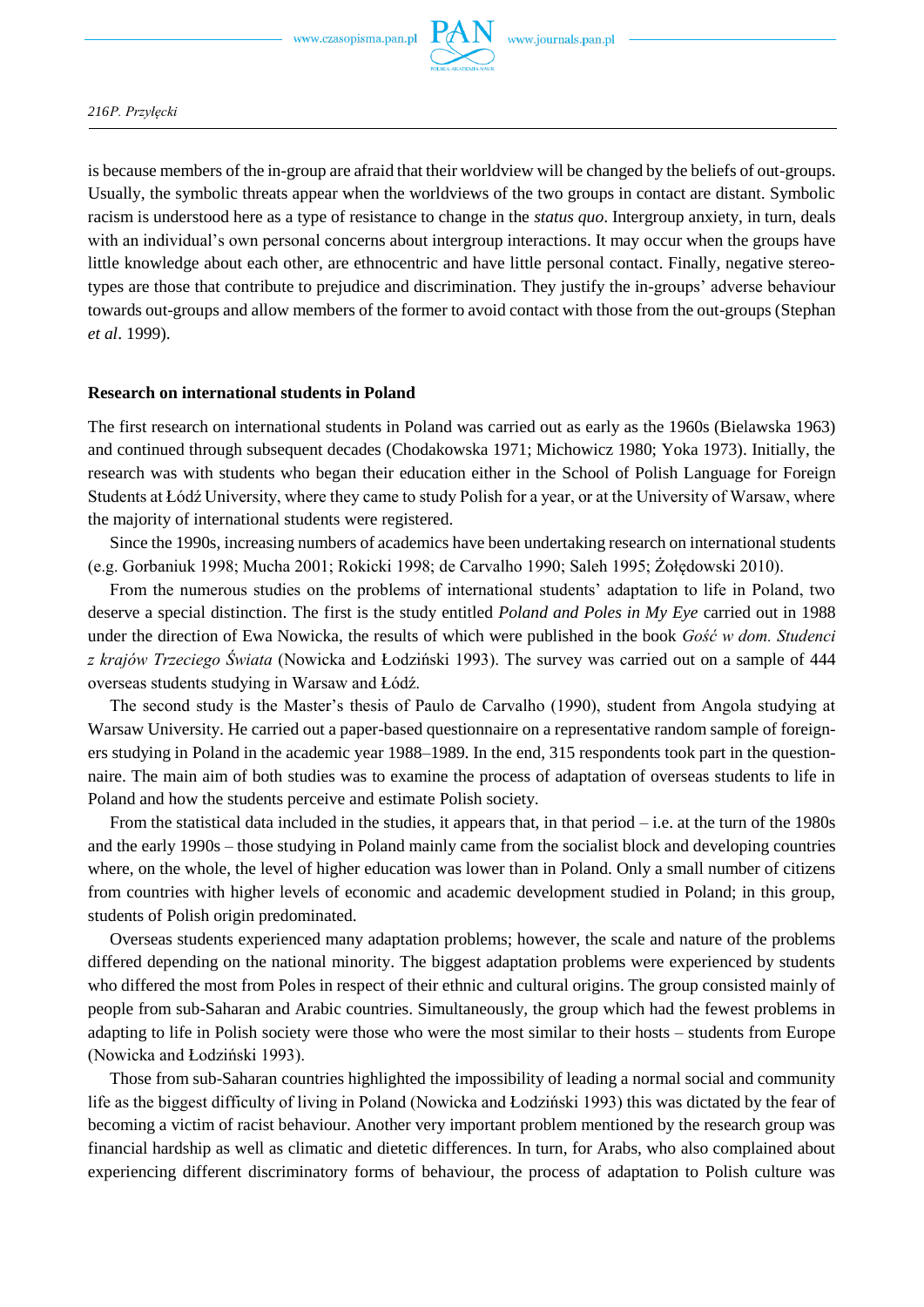a little easier. This may be, to a great extent, the result of their better financial situation and, at the same time, the greater likelihood that they would be able to fulfil their social needs (de Carvalho 1990).

International students also differed in respect of the life difficulties which they were experiencing in Poland. While Africans and Arabs the most frequently mentioned discrimination, Europeans and Americans more frequently spoke of the difficulties of handling official matters and the impertinence of shop assistants (de Carvalho 1990).

Summing up, international students studying in Poland at the end of the 1980s, according to de Carvalho (1990), can be divided into the following groups: a) students not having major difficulty in adaptating to life in Poland (those from the USA or Eastern Europe), b) students with a middle level of adaptation (Western Europe, Asia), c) students with a low degree of adaptation (Hispanics, Arabs) and d) students with very low levels of adaptation (Africans).

#### **Methodological approach**

The empirical basis for the study was the data collected during our field research at the Medical University in Łódź. In the study mixed research methods were employed: both a paper-based questionnaire filled out by overseas students and three focus-group interviews.

The paper-based questionnaire with medical and dental students from overseas and those attending a oneor two-year PREMED or access course for medical studies was distributed at the beginning of 2016.<sup>1</sup> Completed questionnaires were handed in during the last class of a given course toward the end of the winter semester. Completion was voluntary and the survey was eventually filled out by 74 international students. The research was carried out in English because the vast majority of the respondents did not speak Polish. Their courses were all conducted in English, although the students were also taught basic Polish language skills in order that they may communicate in public.

Based on the survey data, semi-structured interview questions were developed for the three focus groups in order to gain in-depth data on whether and how international students adapt to their new living and learning environment. The focus-groups were composed of 24 international students. All the discussions were recorded, transcribed, encoded in Atlas.ti and analysed against the previously prepared analysis categories. In both cases the students interviewed stayed in Poland for no less than six months and, in most cases, for longer than a year. The qualitative data collected from the focus-group discussions were employed to triangulate the depth and breadth of the original survey responses.

The total number of completed questionnaires was low and thereby does not enable us to claim the validity or the generalisability of the data. However, they could be a very useful trigger for future studies on the issue of international students in Poland.

## *The research group*

In the academic year 2015/16 at the MUL there were 567 international students (including those on the PREMED course) from over 50 countries whereas, in 2011 the number had been just 257 people – (data obtained from the university). International students studying at the MUL in 2016 came from six continents and 49 countries: Africa (Angola, Congo, Egypt, Ghana, Libya, Namibia, Nigeria, Swaziland, Sudan); Asia (Afghanistan, China, India, Iran, Iraq, Japan, Jordan, Lebanon, Malaysia, Oman, Palestine, Sri Lanka, Syria, Tajikistan, Taiwan, United Arab Emirates, Yemen, Cyprus, South Korea, Thailand); Australia; Europe (Belarus, Finland, France, Germany, Greece, Italy, Ireland, Netherlands, Norway, Portugal, Spain, Sweden, Switzerland,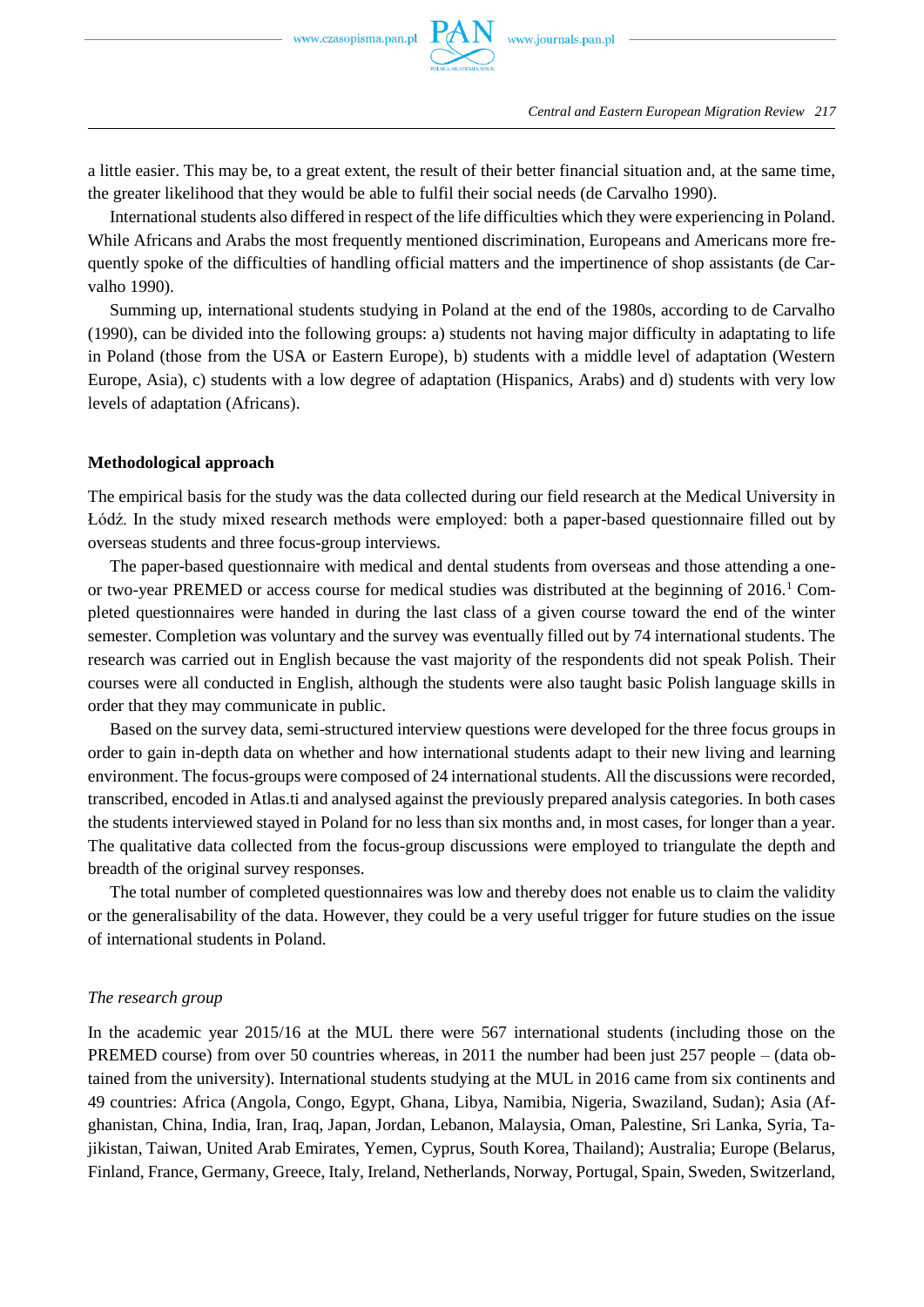

Ukraine, UK); North America (Canada, USA); South America (Brazil, Panama). The dominant group, however, were students from Saudi Arabia (about 26 per cent of all students) and other Muslim countries.

The sample consisted of overseas students from 21 countries (Table 2). However, the dominant participant group was Muslim (43 students), mainly from Saudi Arabia (28 students). There were also 16 students who were Christians of different faiths and four who defined themselves as followers of other religions or philosophical movements (Hinduism, Buddhism, Zoroastrianism and Agnosticism). The remaining participants did not follow any religion.

| $\frac{6}{6}$      |
|--------------------|
| 55,4               |
| 44,6               |
|                    |
| 14.9               |
| 60.8               |
| 10<br>13.5         |
| 6.7                |
| 4.1                |
| 33<br>45<br>5<br>3 |

#### **Table 1. Demographic features of the research group (N=74)**

Source: Author's survey.

Among the respondents, men outnumbered women by 55.4 per cent to 44.6 per cent (Table 1). At the same time, 63 per cent of the students had been in Poland between six months and a year, 8 per cent between one and two years and the remaining 29 per cent for more than two years. A further seven students (9 per cent), owing to their Polish origins, had more frequent contacts with Poland and used to go there in their childhood.

Our sample was very diverse. Some of the students came from multicultural families (parents with different origins) and had already experienced a longer stay away from home – a situation characteristic, for example, of citizens of countries in Western Europe. These citizens often had dual citizenship owing to the fact that both of their parents came from outside Europe but had lived in Europe for many years.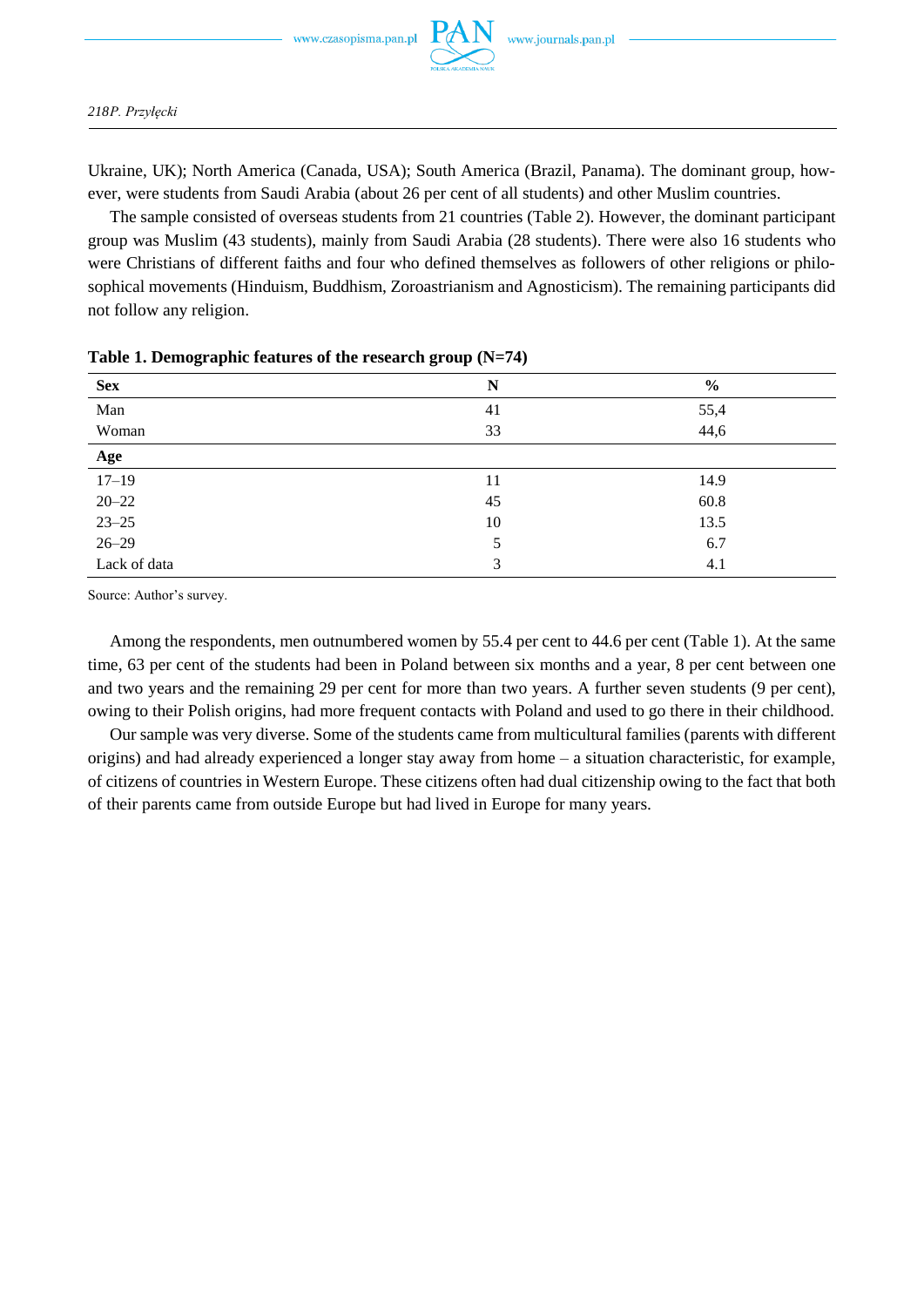



## **Table 2. Respondents by nationality and religion (N=74)**

|                        | Christianity     |                    |                         |               | Islam          | Other religions/<br>philosophical movements |                 |              |               |              |                |                  |
|------------------------|------------------|--------------------|-------------------------|---------------|----------------|---------------------------------------------|-----------------|--------------|---------------|--------------|----------------|------------------|
| National/ethnic origin | Catholicism      | Orthodox<br>Church | Protestantism           | <b>Others</b> | Sunnism        | Shiism                                      | <b>Buddhism</b> | Hinduism     | Zoroastranism | Agnosticism  | Atheism        | TOTAL            |
| <b>ASIA</b>            |                  |                    |                         |               | 15             | 20                                          |                 | $\mathbf{1}$ | $\mathbf{1}$  |              | 5              | 42               |
| Saudi Arabia           |                  |                    |                         |               | 12             | 16                                          |                 |              |               |              |                | 28               |
| Afghanistan            |                  |                    |                         |               | $\mathbf{1}$   |                                             |                 |              |               |              |                | $\mathbf{1}$     |
| India                  |                  |                    |                         |               |                |                                             |                 | $\mathbf{1}$ |               |              |                | $\mathbf{1}$     |
| Iraq                   |                  |                    |                         |               |                | $\mathbf{1}$                                |                 |              |               |              | $\overline{c}$ | 3                |
| Iran                   |                  |                    |                         |               |                | $\mathbf{1}$                                |                 |              | $\mathbf{1}$  |              | $\mathbf{1}$   | 3                |
| Liban                  |                  |                    |                         |               |                | $\mathbf{1}$                                |                 |              |               |              |                | 1                |
| Pakistan               |                  |                    |                         |               |                | 1                                           |                 |              |               |              |                | 1                |
| Tajikistan             |                  |                    |                         |               | $\,1\,$        |                                             |                 |              |               |              |                | $\mathbf{1}$     |
| Taiwan                 |                  |                    |                         |               |                |                                             |                 |              |               |              | $\mathbf{2}$   | $\overline{c}$   |
| Turkey                 |                  |                    |                         |               | $\mathbf 1$    |                                             |                 |              |               |              |                | $\,1$            |
| <b>AFRICA</b>          | $\mathbf{1}$     | $\mathbf{1}$       | $\mathbf{1}$            | $\mathbf{1}$  | $\mathbf 2$    | $\mathbf 1$                                 |                 |              |               |              | $\mathbf{1}$   | $\bf 8$          |
| Kenya                  |                  |                    | $\mathbf 1$             |               |                |                                             |                 |              |               |              |                | $\mathbf{1}$     |
| Nigeria                |                  | $\,1\,$            |                         | $\,1\,$       | $\mathbf{1}$   | $\mathbf{1}$                                |                 |              |               |              | $\,1$          | 5                |
| Sudan                  |                  |                    |                         |               | $\mathbf{1}$   |                                             |                 |              |               |              |                | $\mathbf{1}$     |
| Zimbabwe               | $\mathbf{1}$     |                    |                         |               |                |                                             |                 |              |               |              |                | 1                |
| <b>NORTH AMERICA</b>   | $\mathbf{3}$     |                    |                         |               |                | $\mathbf 1$                                 |                 |              |               | $\mathbf 1$  |                | 5                |
| Canada                 | $\mathbf{1}$     |                    |                         |               |                |                                             |                 |              |               |              |                | $\mathbf{1}$     |
| The United States      | $\sqrt{2}$       |                    |                         |               |                | $\,1\,$                                     |                 |              |               | $\mathbf 1$  |                | 4                |
| <b>SOUTH AMERICA</b>   |                  |                    |                         |               |                |                                             |                 |              |               |              | $\mathbf{1}$   | $\mathbf{1}$     |
| <b>Brazil</b>          |                  |                    |                         |               |                |                                             |                 |              |               |              | $\,1$          | $\mathbf{1}$     |
| <b>EUROPE</b>          | 5                | $\mathbf{1}$       | $\mathbf{3}$            |               | $\overline{2}$ | $\boldsymbol{2}$                            | $\mathbf{1}$    |              |               |              | $\mathbf{3}$   | 17               |
| Germany                | $\overline{4}$   |                    | $\overline{3}$          |               |                |                                             |                 |              |               |              |                | $\boldsymbol{7}$ |
| Norway                 |                  |                    |                         |               | $\mathbf{1}$   | $\mathbf{1}$                                |                 |              |               |              | $\sqrt{2}$     | $\overline{4}$   |
| <b>Great Britain</b>   | $1\,$            | $\,1\,$            |                         |               | $\mathbf{1}$   | $\,1\,$                                     | $\,1\,$         |              |               |              | $\,1$          | $\sqrt{6}$       |
| <b>AUSTRALIA</b>       |                  |                    |                         |               |                |                                             |                 |              |               |              | $\mathbf{1}$   | $\mathbf{1}$     |
| <b>TOTAL</b>           | $\boldsymbol{9}$ | $\overline{2}$     | $\overline{\mathbf{4}}$ | $\mathbf{1}$  | 19             | 24                                          | $\mathbf{1}$    | $\mathbf{1}$ | $\mathbf{1}$  | $\mathbf{1}$ | 11             | 74               |
|                        |                  |                    |                         |               |                |                                             |                 |              |               |              |                |                  |

Source: Author's survey.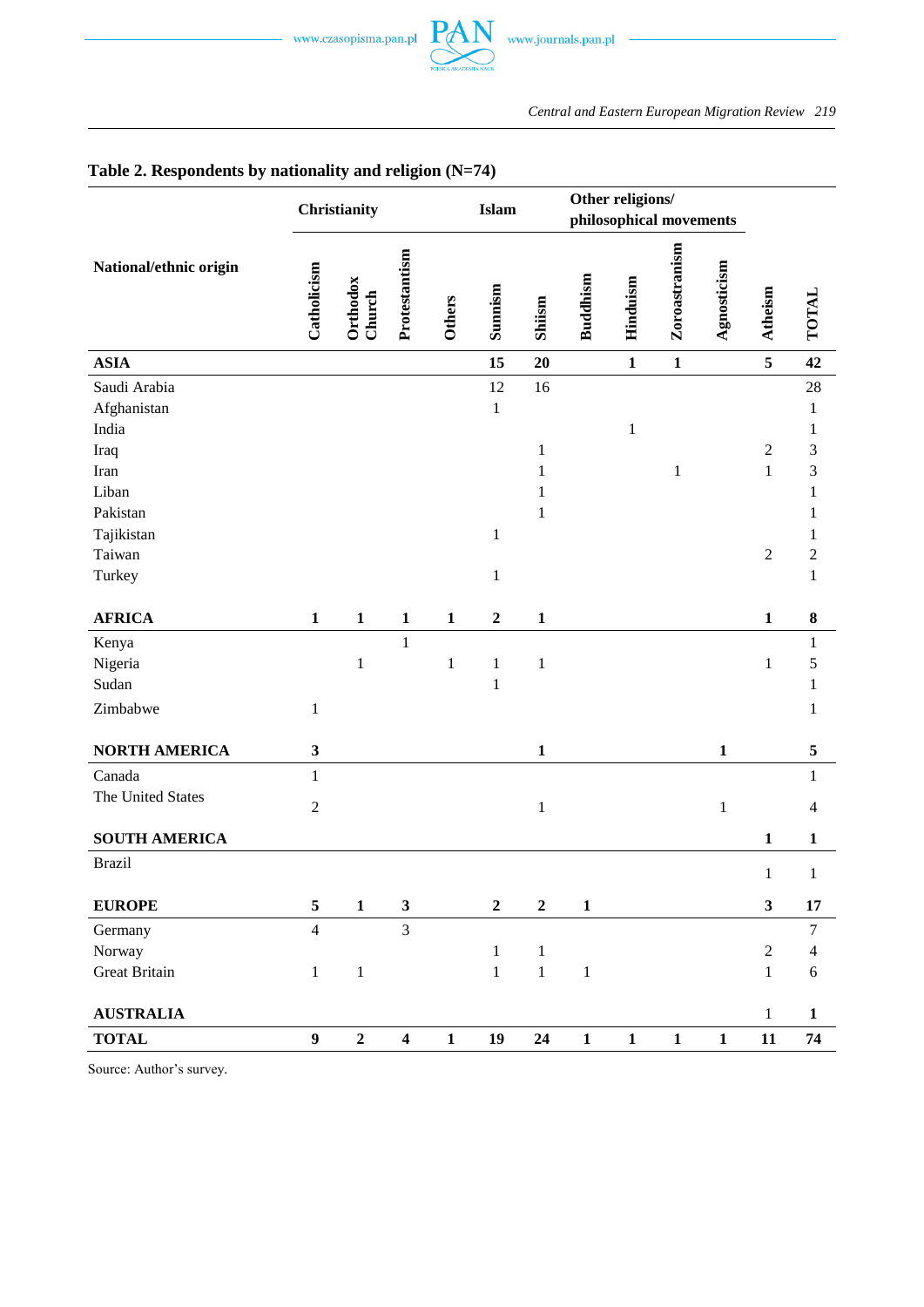www.journals.pan.pl

*220P. Przyłęcki*

## **Findings**

## *Reasons for studying in Poland*

For international students at the MUL, the most significant factor influencing their choice of university was the recommendation of family and friends or of people who had already studied at the MUL (Table 3). What were less important were the formal issues connected with taking up medical studies in Poland. Some of the students came to the country since their national governments had signed bilateral agreements with Poland and certain universities were interested in accepting students from another country. This was the case for students from Saudi Arabia, which explains why so many young people from this country study in Łódź. What also matters is the cost of medical studies in Poland, which is much lower than in other European countries. However, a less crucial reason for choosing a medical university in Poland was belief in the competitive aspect of education in the country compared to other European countries. The focus-group interviews revealed another fairly important reason for taking up studies in Poland, especially for students from Europe and in particular Scandinavia and Germany. In many countries the number of places in medical schools is strictly limited, which results in strong competition between candidates. Only those graduates who receive top grades in most subjects in school-leaving exams are eligible. This means that the possibility to study medicine in Poland, where still it is much cheaper than in Western Europe, is the only alternative way for many people to fulfil their dreams.

## **Table 3. Reasons for taking up medical studies in Poland (N=74)**

| Respondents could choose more than one answer                                                                | N  | $\frac{0}{0}$ |
|--------------------------------------------------------------------------------------------------------------|----|---------------|
| Medical studies in Poland are cheaper than in other European countries                                       | 19 | 25.7          |
| The system of education is competitive when compared to other European countries                             |    | 9.5           |
| My country has written a bilateral agreement with Poland concerning the education of future<br>medical staff | 21 | 28.4          |
| A person studying here earlier recommended studying here to me                                               | 24 | 32.4          |
| Family/friends recommended to me studying in Poland                                                          | 30 | 40.5          |

Source: Author's survey.

## *The advantages of living in Poland*

Analysis of our research findings shows that the international students concentrated mostly on the difficulties experienced during their stay in Poland, which we describe below. The advantages of living in Poland, although discussed with the students during the interviews, were not given significant attention. In spite of the fact that the international students did not focus particularly on this facet of their life in Poland, a few answers describing the positive aspects are worth mentioning. Here, they mostly emphasised the positive changes which took place, such as gaining or developing certain skills, among which self- reliance – understood as the necessity to solve the problems of everyday life on their own, as illustrated in the three interview extracts below.

*I learnt to be a little more independent and responsible. I learnt to catch on to things quickly to survive*   $(S_17_Zimbabwe).<sup>2</sup>$ 

*I cook, I clean, I don't have a driver or a maid* (S\_32\_Saudi Arabia).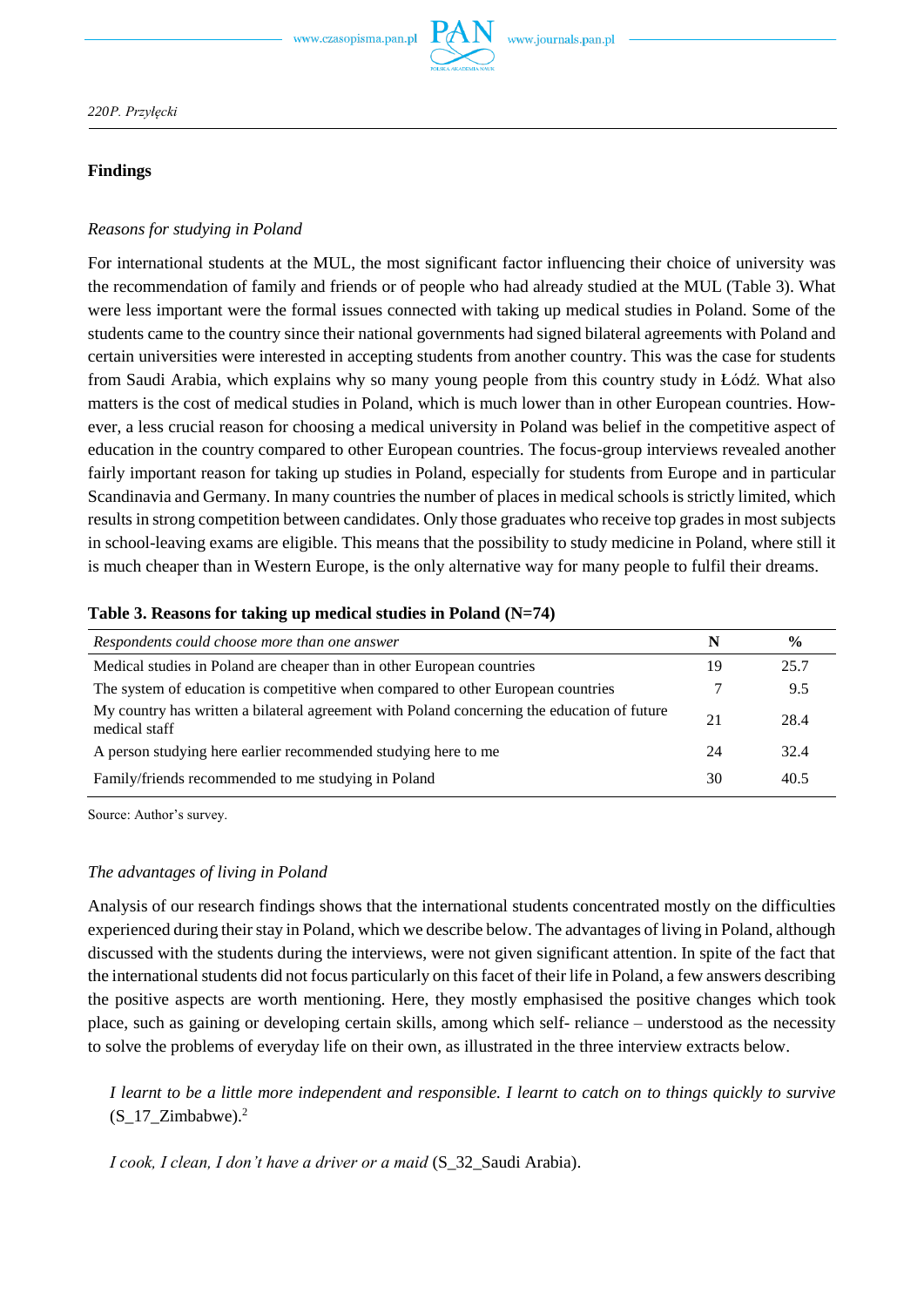

*Central and Eastern European Migration Review 221*

*I am more independent now. I have travelled to European countries. I can deal with my own problems. I cook for myself. I get to know different people with different personalities and religions and backgrounds* (S\_67\_Lebanon).

Another skill which they gained was openness towards people from other cultures. Many students emphasised that, before going to study in Poland, they had not had many opportunities to mix with people from different cultures. For many, it was the first time that they had travelled not only to Europe but also to a country which was culturally completely different from their own and, again for the first time, they could meet with people of many races and cultures.

*I am more open to people or other cultures and religions and also tradition. I am gradually adjusting to the way of life here* (S 12 Nigeria).

*I never really had the chance to meet so many different races until now. My view on Muslims has become more positive as I consider them as my friends* (S\_43\_Nigeria).

Individual students pointed to other skills or qualities which they gained as a result of living in Poland. Their responses imply that they have overcome any culture shock and are learning the norms and rules which are binding in Polish society. Understanding some of the weaknesses of Poles and accepting some of the customs of the new culture enabled the students to adjust to the new cultural milieu.

*I got more patient because Polish people need a lot of time for everything (S 16 Germany).* 

*I pay more attention to the clothes I wear and my general appearance. Polish people try to look very presentable even if they are just going out to get bread in the morning* (S\_34\_USA).

## *The new academic milieu: hardships encountered*

Those who came to study in Poland often took on a big challenge – they embarked on difficult and strenuous studies taught in English which, for most of the students, was not their native language. As the research shows, the biggest difficulty which students have is in assimilating vast amounts of information on every subject (Table 4). This problem might be related to another issue – the fact that the Polish education system can differ from the particular national systems to which the students were accustomed (24.3 per cent of answers). At the same time, many people did not have any previous experience of higher-level studies. The transition from high school to university, where the need for the quick assimilation of information is paramount, can be an extra problem. The students emphasised that they had problems assimilating so much detail in such a short time. It is worth noting here that, in Eastern Europe, the dominant model of teaching medicine is still the traditional model, with its overloaded syllabi, in contrast to the rest of the world, where problem-based learning is the prevailing model (Janczukowicz 2013).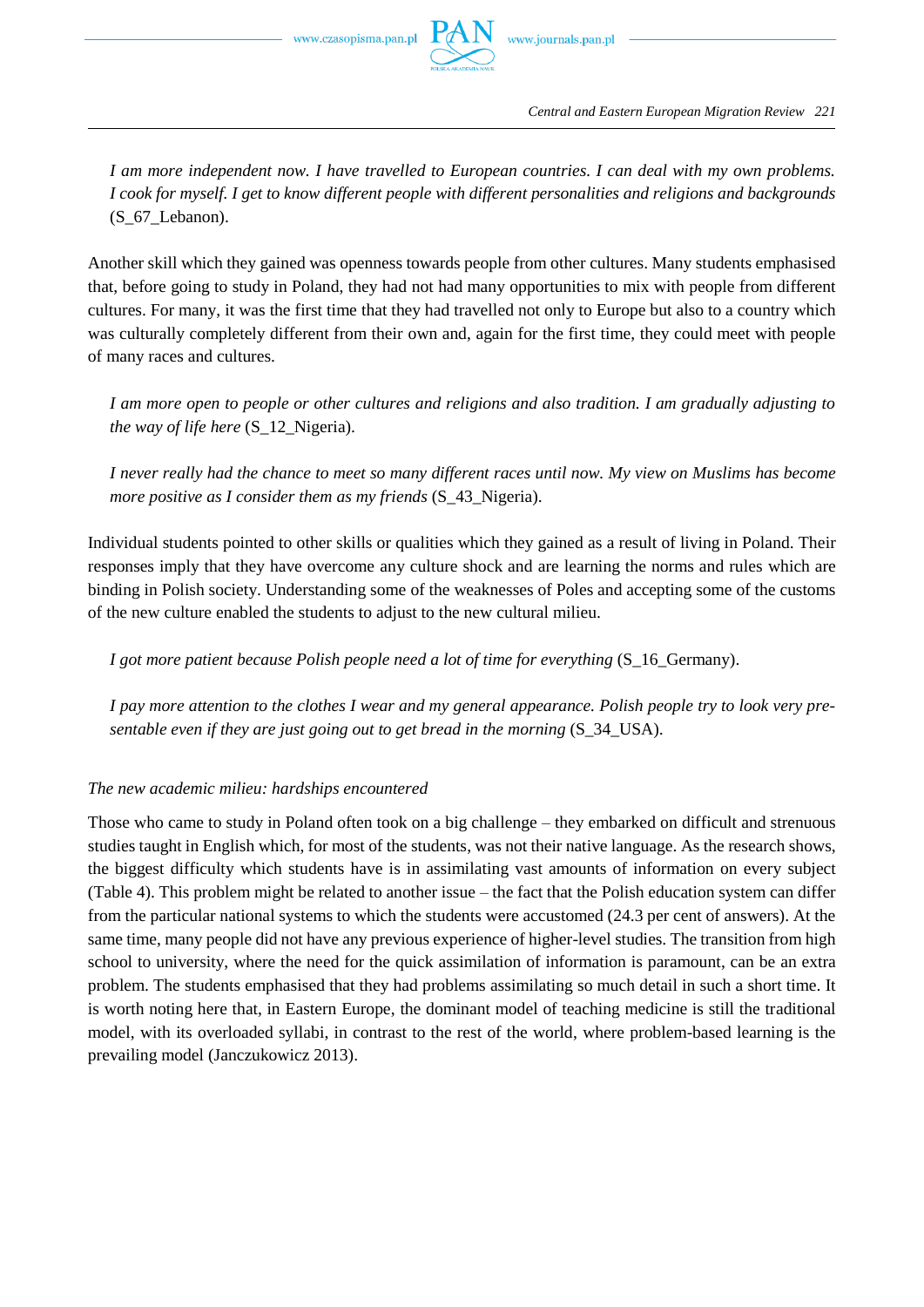



| Students could choose more than one answer                                                                  | N  | $\frac{6}{9}$ |
|-------------------------------------------------------------------------------------------------------------|----|---------------|
| There are too many subjects and too much information which I must learn and assim-<br>ilate in a short time | 38 | 51.4          |
| The education system is different than in my country, which makes it difficult for me<br>to adjust to it    | 18 | 24.3          |
| The teachers demand too much and in a short time                                                            | 21 | 28.4          |
| The teachers are not helpful                                                                                | 18 | 24.3          |
| I have health problems                                                                                      |    | 1.4           |
| I have family/personal problems                                                                             | 3  | 4.1           |
| Other reasons                                                                                               | 10 | 13.5          |

#### **Table 4. International students' perception of hardships having impact on their studies (N=74)**

Source: Author's survey.

The approach of the lecturers towards their teaching and students was also mentioned by the international students as an essential obstacle to learning. In this case the biggest objection was the lecturers' inability to and lack of skill in conducting classes in such a way that students would be encouraged to participate in them. The students pointed out that the prevailing form of lecture is that during which the teacher dictates the material or read out ready-made PowerPoint presentations; however, the students miss seminars conducted in a suitable way – i.e. engaging and based on discussions. International students claimed that there is a vast and simple cultural difference in the approach of the teachers towards the students. In their view, Polish teachers remain distant, do not smile, cannot or do not want to establish closer relationships with students and are not helpful when students have difficulties with learning – it is difficult to receive any extra help from them after lecture hours.

During the focus-group interviews the students emphasised another problem concerning academic life which can have an impact on their adaptation to life in Polish society. They were referring to the difficulties they had in establishing closer contacts with the academic community – with both teachers and host-country students. Some of the respondents regretted that their friendly contacts were limited mainly to those with their compatriots and other international students. Some students claimed that they miss the kind of close contacts with native-Polish students which would enable them to become more familiar with Polish culture.

*I would like to know more about Polish culture and Polish students, but I don't have the opportunity to meet anybody* (FG\_3\_India).

According to our respondents, Polish students are not open to contacts with them as, so they claim, the latter are afraid of people who are different from them. This kind of opinion was expressed firstly by students from Arabic countries, who claimed that host-country students are prejudiced against them.

*I feel bad here. I think that, because of my* hijab *and Islam, other students don't want to communicate with us* (FG\_1\_Iran).

*Polish students don't respect us; they look at us like strangers and don't want to interact with us*  (FG\_1\_Saudi Arabia).

It seems, though, that the lack of close relations between Polish and international students is more complex and is the result of both individual and external barriers. The majority of research students admitted that they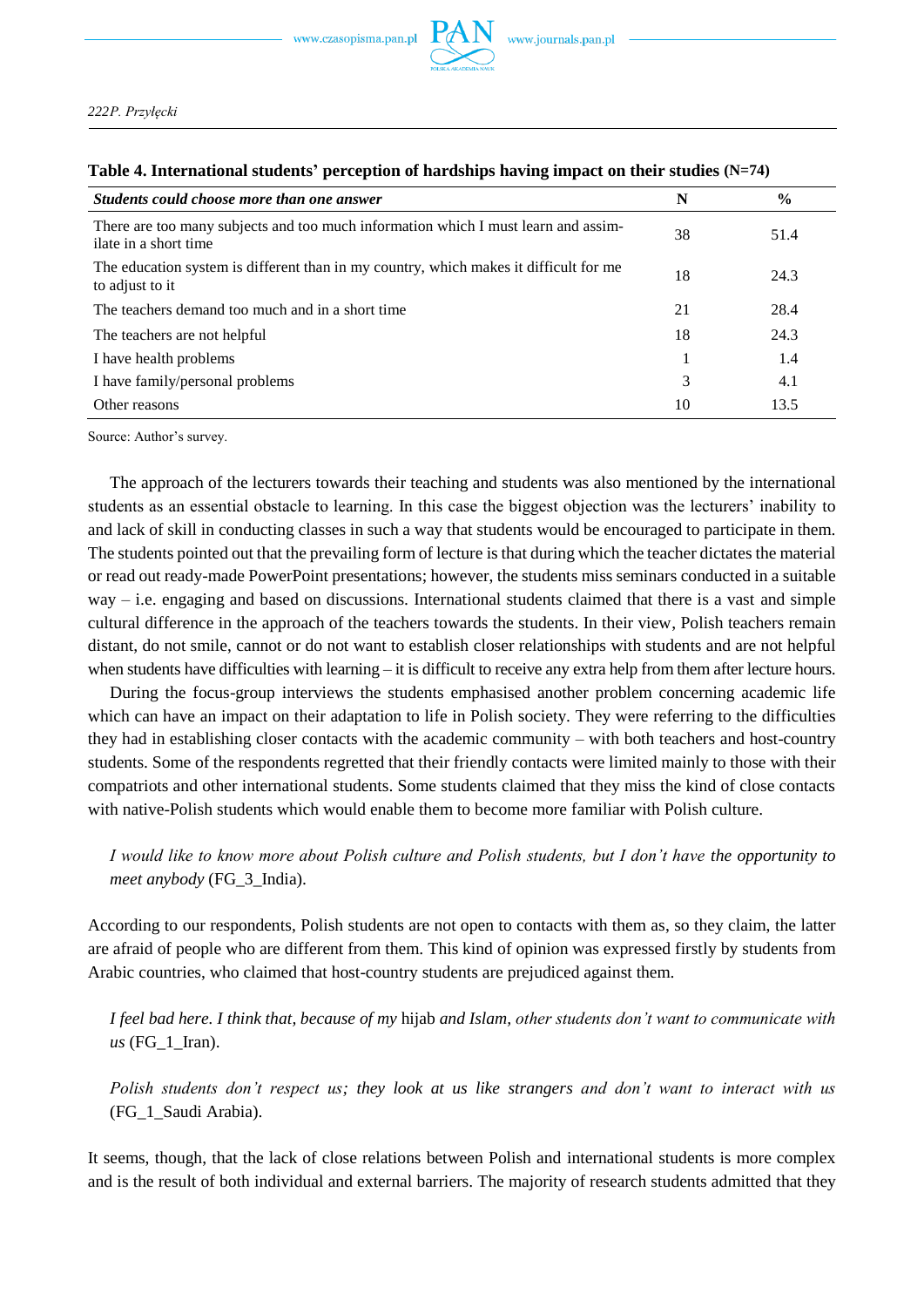

had not yet tried to establish closer contacts with Poles, justifying this kind of behaviour by the fact that the latter do not want it or that international students do not have an opportunity to make contact with members of the host community. This is perhaps because the majority of the international students do not belong to any social organisation or sports clubs where such contacts could be made. So, on the one hand, they want to get to know Polish students better but, on the other, they do nothing to initiate this, shifting the responsibility for the lack of contact onto the host-country students. Polish students in turn claimed (during classes on intercultural communication) that they would like to get to know international students better but do not have the opportunity, due to their limited contact with them – for example, in the canteen. Moreover, even many Polish students said that they were discriminated against at their own university, claiming that international students are treated better by the university authorities, have priority access to the better classrooms, are given preferential treatment (for example, Muslim women do not have to take off their *hijab* when entering the operating theatre) and have better learning conditions (clinical classes are conducted in smaller groups).

One example of an external barrier might be the lack of a well-thought-out university policy aimed at the integration of both groups of students. At the MUL there is the Administrative Centre for Medical Studies in English, to where international students can turn with any problems – a centre which the students think highly of.

The university initiates various activities aimed at familiarising international students with Polish culture as well as integrating them within their own group. However, there is a shortage of activities which would integrate Polish and international students. In fact, the majority of the events organised are aimed at one or the other group but not the two together. This is especially the case with medical students. One key reason may be that lessons for Polish students are conducted in Polish. Initiatives are needed for organising optional courses in English which would be directed at both groups of students. However, this lack may either be an artificially created obstacle of an administrative nature or a lack of awareness of the positive mutual influence which such classes could have on the two groups.

#### *Communication with the host community: an overall assessment*

Migration policy drawn up by state authorities can affect the acculturation strategy chosen by newcomers. It seems, though, that, for international students, relations with host community have the biggest influence on their choice of strategy. In their interviews, the respondents spoke frequently about their relations with host-country nationals, without ever mentioning discussions on migration held by politicians.

The international students found that relations with the host community were very difficult – however, their opinions differed depending on the person's origins.

To enable examination of the differences in international students' assessments of their encounters with the host community, detailed results are presented, both generally and separately for the four groups of students classified according to both the common features of their group and the differences between them (Table 5). Physical appearance was assumed to be the differentiating factor. As a result, the following groups were distinguished: dark-skinned people, people with white skin, Arabs and Asians who come from countries other than Arabic countries. This stereotypical division was made intentionally as it allows a better assessment of the results achieved, which indicate how international students feel in Poland and how they feel that they are perceived by the receiving society.

As the survey showed, as many as 51.4 per cent of respondents experienced aggression in Poland due to origin, religion or skin colour. At the same time, 13.5 per cent of international students met with aggression in the academic environment. Outside university this latter was experienced to the greatest degree by the Arabs, with Asians the only students who did not come up against this form of aggression. It is worth mentioning here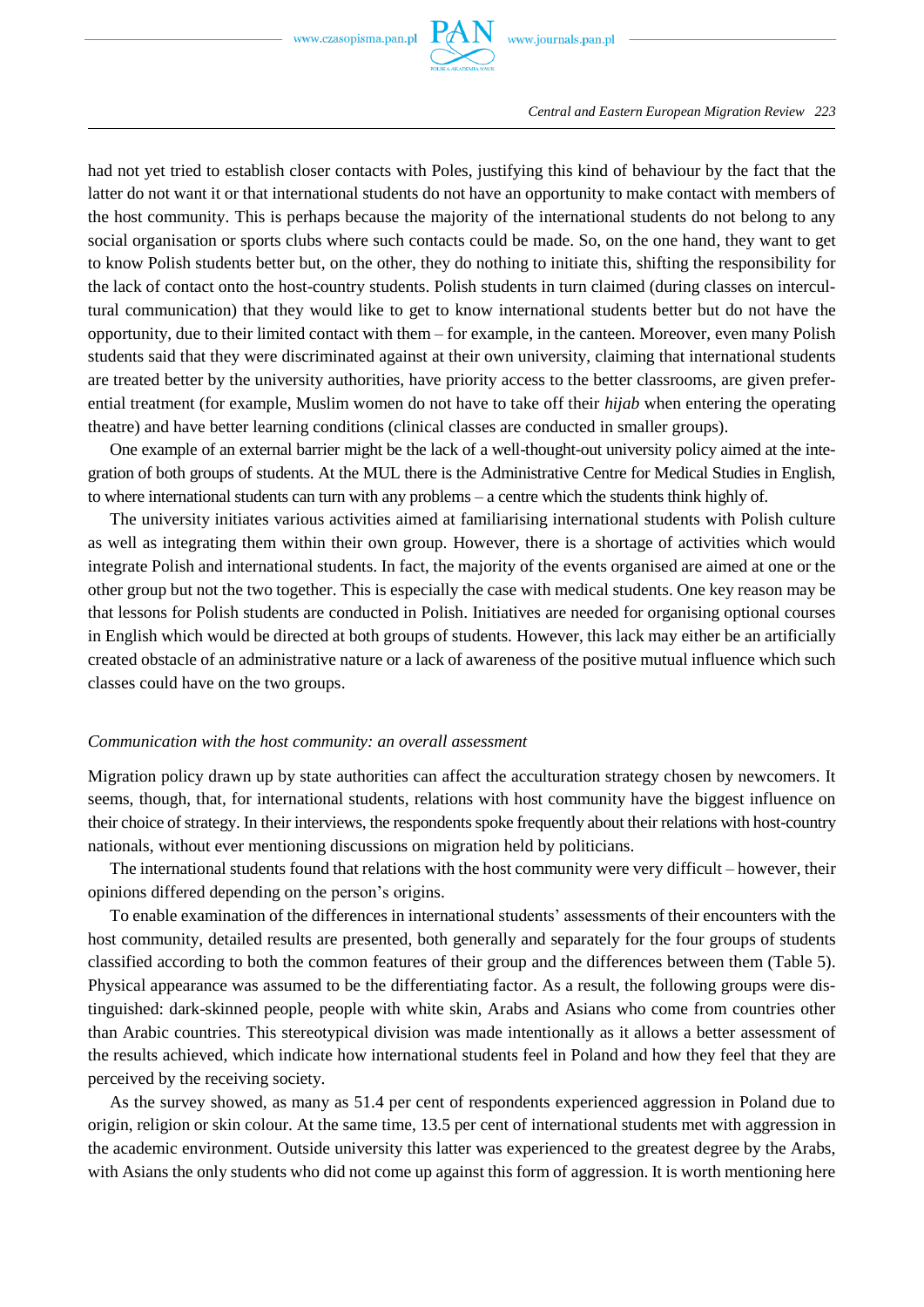

that, in research carried out by Nowicka and Łodziński (1993) and de Carvalho (1990), Asians also coped the best in contacts with Polish society and complained the least about racist behaviour towards them.

| <b>Total</b>                                                                                                                      |    | <b>Total</b>  |        | <b>Muslims</b> |                | Dark-skinned<br>people | White skin<br>people |               | <b>Asians</b> (except<br>for Arab<br>countries) |               |
|-----------------------------------------------------------------------------------------------------------------------------------|----|---------------|--------|----------------|----------------|------------------------|----------------------|---------------|-------------------------------------------------|---------------|
|                                                                                                                                   | N  | $\frac{0}{0}$ | N      | $\frac{0}{0}$  | N              | $\frac{0}{0}$          | N                    | $\frac{0}{0}$ | N                                               | $\frac{0}{0}$ |
|                                                                                                                                   | 74 | <b>100</b>    | 46     | 62.2           | 7              | 9.4                    | 16                   | 21.6          | 5                                               | 6.8           |
| Do you feel safe in Poland?                                                                                                       |    |               |        |                |                |                        |                      |               |                                                 |               |
| Yes                                                                                                                               | 37 | 50.0          | 19     | 25.7           | $\mathfrak{2}$ | 2.7                    | 13                   | 17.6          | 3                                               | 4.0           |
| N <sub>0</sub>                                                                                                                    | 14 | 18.9          | 10     | 13.6           | 2              | 2.7                    | $\mathbf{1}$         | 1.4           | 1                                               | 1.4           |
| I have no opinion                                                                                                                 | 23 | 31.1          | 17     | 22.8           | 3              | 4.0                    | $\overline{2}$       | 2.7           | 1                                               | 1.4           |
| How do you feel living in Poland?                                                                                                 |    |               |        |                |                |                        |                      |               |                                                 |               |
| Very good                                                                                                                         | 15 | 20.4          | $\tau$ | 9.5            | $\mathbf{1}$   | 1.4                    | 6                    | 8.1           | 1                                               | 1.4           |
| Good                                                                                                                              | 31 | 41.8          | 20     | 27.0           | $\overline{c}$ | 2.7                    | 6                    | 8.1           | 3                                               | 4.0           |
| Neither good nor<br>bad                                                                                                           | 24 | 32.4          | 16     | 21.6           | 3              | 4.0                    | $\overline{4}$       | 5.4           | 1                                               | 1.4           |
| <b>Bad</b>                                                                                                                        | 4  | 5.4           | 3      | 4.0            | 1              | 1.4                    | $\mathbf{0}$         | 0.0           | $\boldsymbol{0}$                                | 0.0           |
| Have you ever met with any form of aggression in Poland because of your origin / religion / nationality<br>/ skin colour?         |    |               |        |                |                |                        |                      |               |                                                 |               |
| Yes                                                                                                                               | 38 | 51.2          | 27     | 36.3           | 5              | 6.8                    | 6                    | 8.1           | $\Omega$                                        | 0.0           |
| No                                                                                                                                | 36 | 48.8          | 19     | 25.7           | 2              | 2.7                    | 10                   | 13.6          | 5                                               | 6.8           |
| Have you ever met with any form of aggression at the university because of your origin / religion / nationality /<br>skin colour? |    |               |        |                |                |                        |                      |               |                                                 |               |
| Yes                                                                                                                               | 10 | 13.5          | 8      | 10.8           | $\overline{2}$ | 2.7                    | $\mathbf{0}$         | 0.0           | $\theta$                                        | 0.0           |
| N <sub>0</sub>                                                                                                                    | 64 | 86.5          | 38     | 51.3           | 5              | 6.8                    | 16                   | 21.6          | 5                                               | 6.8           |

## **Table 5. International students' individual assessment of their stay in Poland (N=74)**

Source: Author's survey.

The aim of subsequent questions that the respondents were asked – 'Do you feel safe in Poland?' and 'How do you feel in Poland?' – was to verify how much the different forms of aggression which international students experienced from host-country nationals translated into either a real sense of security and satisfaction or into dissatisfaction with their stay in Poland. What is surprising is that, in spite of the aggression experienced in Poland, only 18.9 per cent of respondents claimed they did not feel safe there. Simultaneously, only four respondents (three Arabs and one sub-Saharan African) claimed to feel uncomfortable in Poland, with 60 per cent claiming that they feel good there. The explanation for this situation – on the one hand, aggression experienced from host-country nationals and, on the other, their relative satisfaction with life in Poland – is expressed here by an Arabic student of Muslim origin born in the UK. As a citizen of the UK but also a person who differs from the majority of British people in appearance and religion, he had already experienced forms of aggression and was thus able to make a more objective comparison between Poland and other EU countries than were other international students who had never spent time outside their country of origin.

*(…) you can meet with acts of aggression towards minorities in almost every country nowadays. In Poland it is not so bad. It is not that I am afraid to go out, although I know I have to avoid certain parts of the city.*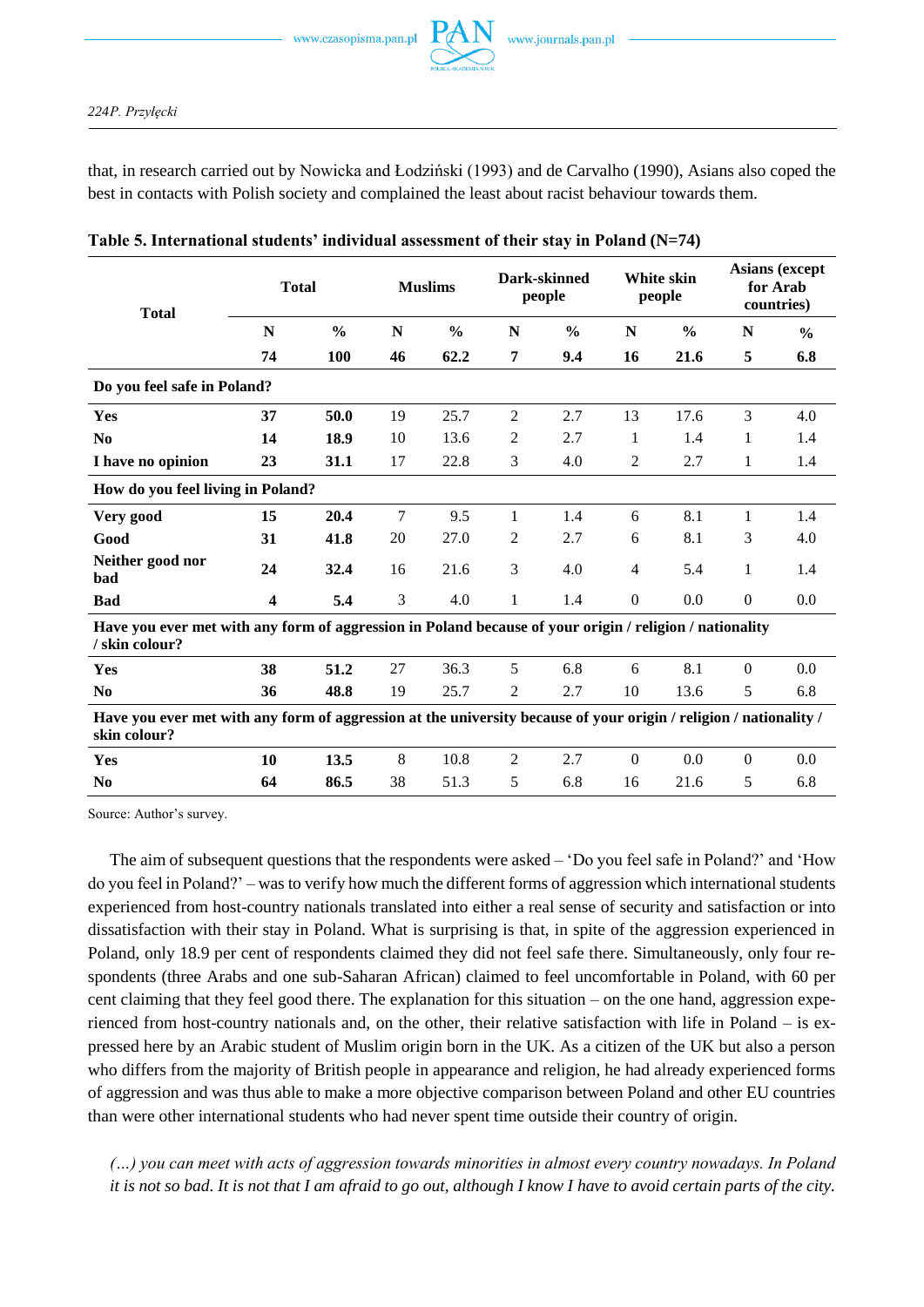

*Because I am a Muslim I prefer not to travel by public transport. However, in the place where I come from [here he mentions the name of a small town in Great Britain – PP] it is sometimes even worse. There are areas*  where it is really dangerous for Muslims, much more dangerous than in *Łódź* (FG\_3\_the United Kingdom).

Another factor which could affect international students' overall opinion of Polish society could be that our focus-group participants were mainly those who had stayed in Poland for less than a year. Their opinions might lead one to presume that they were the very people who were going through the phase of culture shock on account of the different adaptation problems which they were experiencing at and outside the university.

During the focus-group interviews the respondents did not hide their frustration – the result of their stay in Poland. However, when they were asked to give the main reasons for their disappointment, it turned out that these were usually the result of culture shock caused by existing cultural differences. Among them were the earlier-mentioned issues of their inability to communicate with Polish people due to the language barrier, the impossibility of handling administrative matters, the lack of understanding of the culture code in Polish society, the dissatisfaction resulting from contacts with teachers (the too-formal attitude of teachers towards students) and even the dissatisfaction with the conditions offered by the university (one students mentioned, for example, poor training conditions in some classrooms or even a limited menu offered by the university canteens).

*I expected to communicate with Poles and learn about their culture but for various reasons they don't feel safe talking and engaging in a conversation with any of us (FG 2 Saudi Arabia).* 

*I found it really hard to solve my problem in an office. Polish people work very slowly (FG\_3\_Turkey).* 

*The only problem is that some Polish people are not well educated or they are raised in a racist family and have problems with foreigners and they always want to insult people of different skin colour and religion. But Poland also has lots of good and kind people* (FG\_2\_ Afghanistan).

The focus-group interviews turned out to play an important therapeutic role, too. One of the female students from a Middle-Eastern country, who stated or even sometimes shouted out the reasons why she felt so bad in Poland and at the university, said at the end of the interview:

*I would like to thank you for this discussion. It was very important for me that I could say this. Now I feel that somebody listened to me. I hope that this research contributes to some changes here at the university and maybe outside* (FG\_1\_Iran).

## *Communication with the host community: examples of encountered racism*

From research by de Carvalho (1990) and by Nowicka and Łodziński (1993) it appears that, in the 1980s, the group which had the greatest adaptation problems, caused by the intensely experienced racist behaviour due to their skin colour, were the students from sub-Saharan Africa. Another group who also met with many racist forms of behaviour were the Arabs; they, however, coped with racism based on prejudice much better. The present study shows that these two groups still experience different forms of aversion or even physical aggression most intensely. However, such negative forms of behaviour are less frequent now towards both groups. At present, Arabic students, more often than students from sub-Saharan Africa, complain about encountering racist behaviour.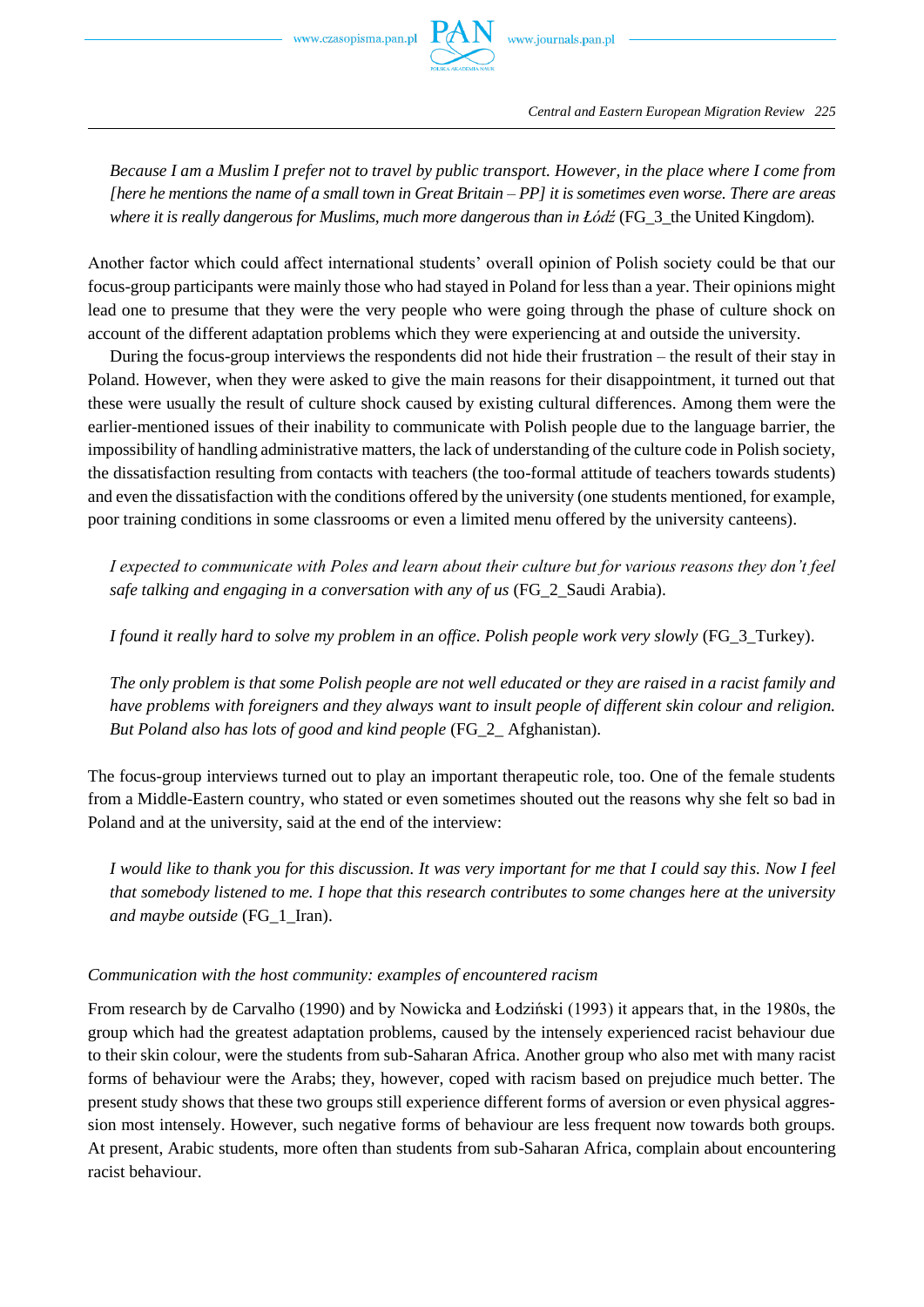

*226P. Przyłęcki*

*I am afraid of some people who hate Arabs and Muslims and they always want to fight with us (S 25 Saudi*) Arabia).

*I faced hatred and aggression twice since I came to Poland. Both times it was on a tram in Łódź. There were some guys who started using words (insulting my religion) only because I have a beard and moustache and I am brown* (FG\_2\_Afghanistan).

*Many times, Polish guys wanted to start a fight with us for no reason (...)* (FG 3 Saudi Arabia).

Prejudice against Arabs is motivated mainly by their different religion and culture but is also influenced by the political situation in the world. The research was carried out at a time when Europe was experiencing terrorist attacks by members of Muslim terrorist organisations. At the same time, a surge of refugees from war-torn countries such as Syria arrived in Europe. The public media magnified the issue of European values being threatened by the Muslim world. Arabic students claimed that, in spite of the fact that they do not support ISIS, people are still wary of them due to their Muslim religion.

*Just because there are terrorist groups that claim to be Muslim doesn't mean that we approve of them. By the way, ISIS attacked my city twice* (FG\_2\_Iraq).

*Europeans usually hate Muslims because of ISIS. So people usually try to avoid us. I was also bad-mouthed and told to get out of Poland because it is not for Muslims* (FG\_1\_Saudi Arabia).

*I went bowling in* 'Manufaktura' [the shopping centre in Łódź]*. There was a man on another track. He came to me and asked 'Are you Muslim?'. I said I am Muslim. And he said he was Catholic. I congratulated him. He asked me if I was a terrorist. I smiled and said I am not a terrorist. I asked him: 'Why do you ask?'. After a minute he asked: 'Is your brother a terrorist?'. I smiled again and tried to ignore him. After a moment he came up very close to me and started shouting that my family are terrorists and Polish people hate Muslims and all Muslims should leave Poland* (FG\_3\_Saudi Arabia).

It is worth mentioning here that both male and female Muslim students encountered acts of aggression. However, the evidence suggests that female Muslim students were more often subjected to verbal and physical attacks than were other international students due to the fact that they wear the *hijab* and because women, as physically weaker, are an easier target of attacks.

*One man took off my headscarf when I was getting off the train, which was unpredictable behaviour. After that other people with that man yelled and said bad words* (FG1\_Saudi Arabia).

*Someone started taking a picture of me because I was wearing the* hijab *and he said some words in Polish. I didn't understand it – but I was really scared* (FG\_1\_Saudi Arabia).

*Someone wanted to take off my scarf (young man). Even though many people were on the street nobody reacted* (FG\_3\_Saudi Arabia).

*I hear bad words because I have a different religion. I wear a scarf, I speak a different language – sometimes they even look on us as strange people. They shout at us at least twice a week. People don't help.*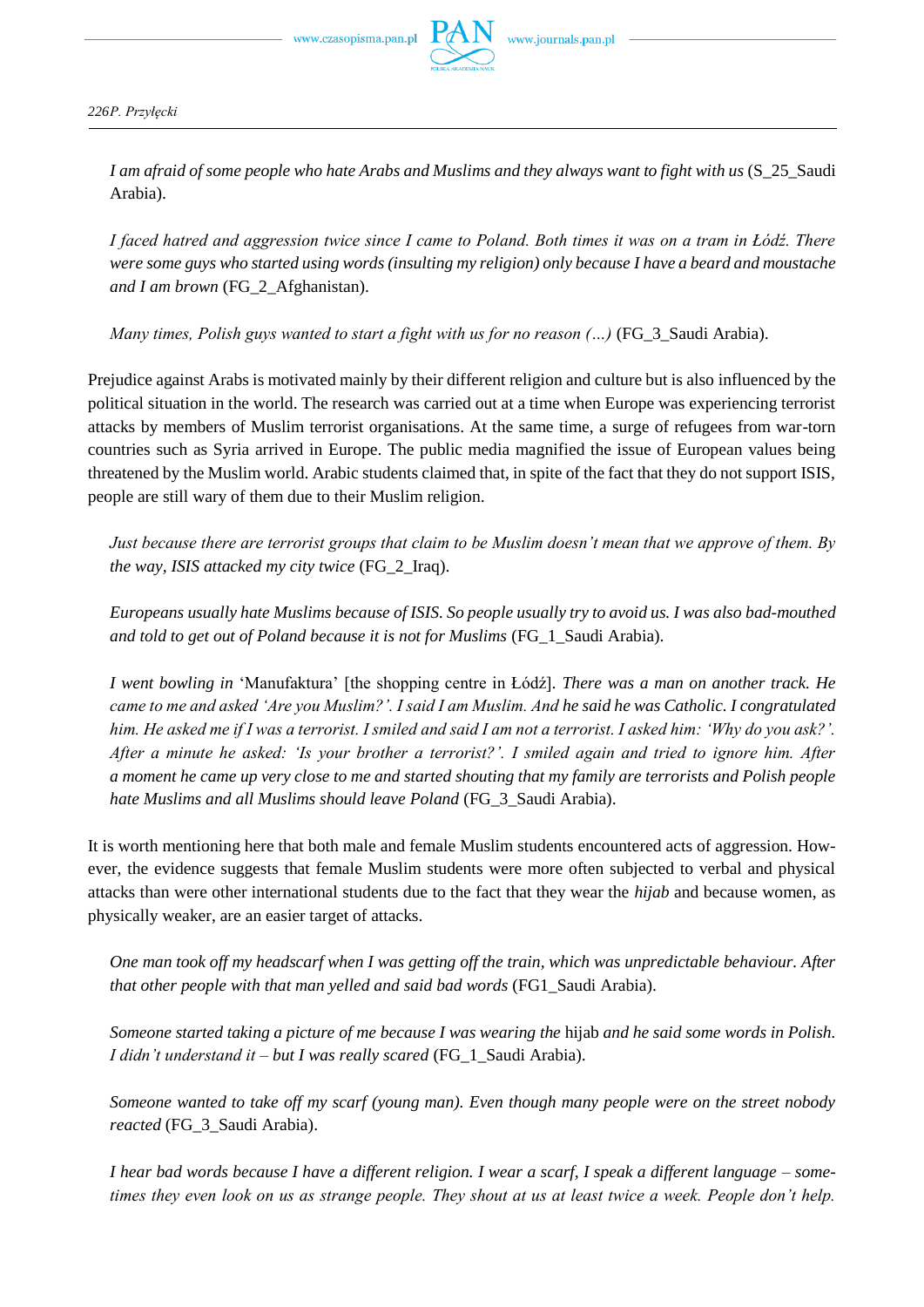*Central and Eastern European Migration Review 227*

*They don't even speak English with us whether they know the language or not. Poland is not too safe*  (FG\_2\_Saudi Arabia).

Racially motivated aggression was also experienced by students who were different from the host community on account of their skin colour. However, it is impossible to present the scale of the problem due to the fact that only seven students from sub-Saharan Africa participated in the survey. In this group, five people claimed to have been the target of acts of racism. They claimed to experience such acts the most frequently in public places: being sworn at and people blatantly staring at them.

*Men approach me and my friends and tell us to go back to our country (FG 2 Sudan).* 

*Just a lot of staring, of taking pictures in public places (S\_17\_Zimbabwe).* 

*Racial profiling, racial name-calling* (FG\_2\_Kenya).

However, it is worth emphasising here that white people in our survey from Europe, the USA or Canada seldom complained about acts of aggression towards them. The exception were citizens of Poland's neighbouring countries; this could be the result of national stereotypes.

*A person was shouting at me because I was speaking in German on the tram (S 42 Germany).* 

In spite of the fact that an in-depth analysis of the attitude of Polish society towards national minorities is not the focus of this article, in order to understand the different adaptation difficulties which people experience, it is worth analysing the results of the survey carried out in 2018 on a representative random sample of adult Poles regarding their attitude towards certain nations.

The results clearly confirm what was established in this study – the fact that Arabic students feel that many Polish people are prejudiced against them. The evidence shows that Polish people mainly prefer citizens of the USA and Western Europe. Chinese people, who are culturally very different from Poles, are a group towards whom the majority of Poles have a positive or neutral attitude. Meanwhile as many as 62 per cent of Poles claimed that they do not like Arabs. The survey, carried out by the Public Opinion Research Center (Omyła-Rudzka 2018), did not include nationalities from Africa.

The reasons behind such a dislike of people of Arabic origin are many and varied. Helpful in explaining the situation is the theory of prejudices developed by Stephen *et al*. (1999) which was cited in the theoretical section of this paper. The authors indicated four possible factors of prejudice against other national and ethnic groups: realistic threats, symbolic threats, intergroup anxiety and negative stereotyping. It seems justified to state that all these factors play a significant role in explaining the existing prejudice against Arabs.

The main reason for the existing prejudice against Arabs is the very limited knowledge that Polish people have about Muslim culture and Islam. The Arabic minority living in Poland is quite small, which is why many Poles have never had an opportunity to get to know the real representatives of this community. This, in turn, influences a simplified and often erroneous perception of this group (intergroup anxiety), a negative and stereotypical image of Arabs which is mostly exacerbated by the media and right-wing populist politicians. Together they portray Arabs as posing a threat for Christian and democratic values (symbolic threats) owing to their different religion and the quite strong belief of Polish society that Islam is a dangerous religion supporting terrorism. Rightist politicians also show the group in a bad light, contributing thus to society's belief that there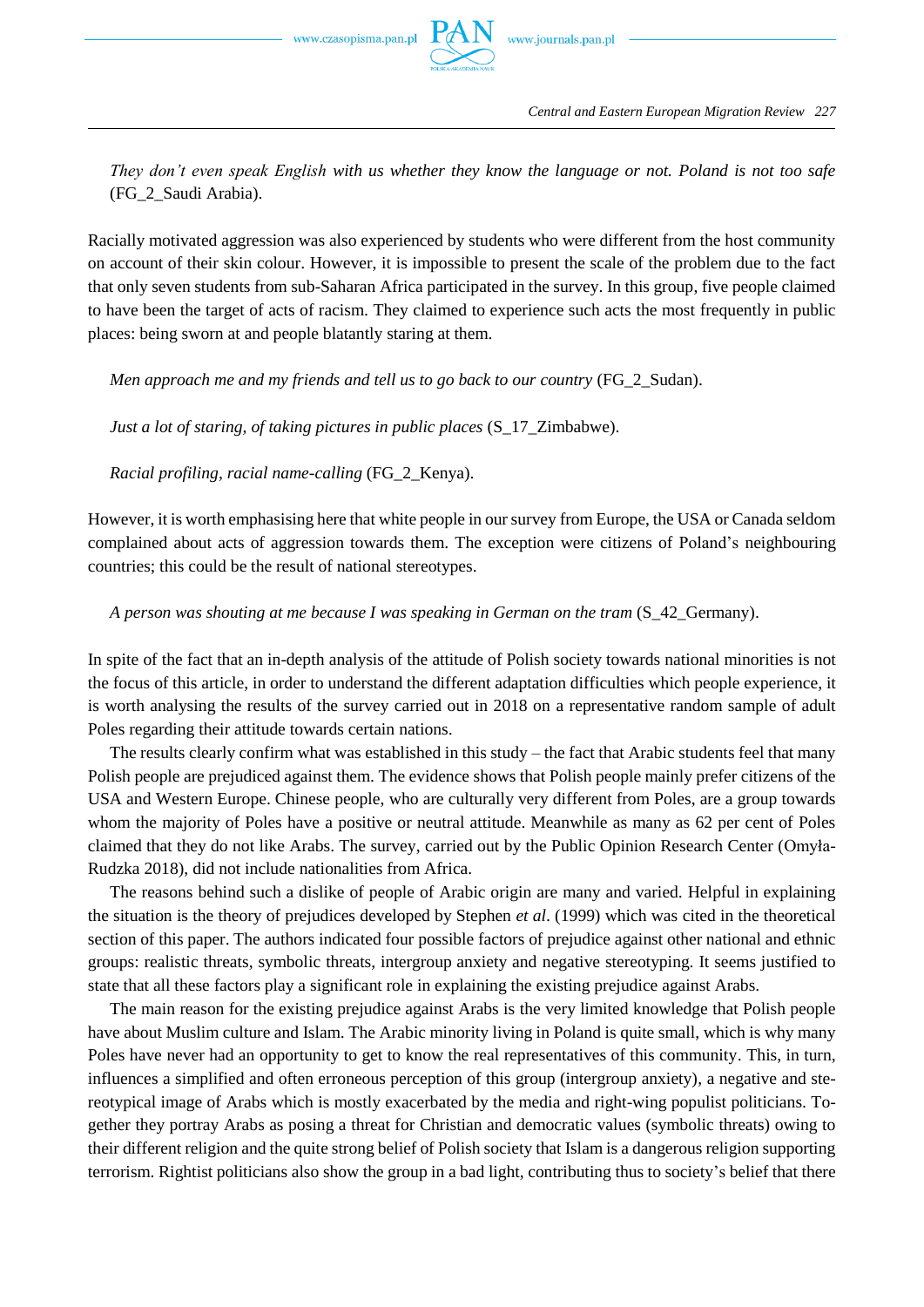

*228P. Przyłęcki*

is a real threat to the Polish population's safety. While conducting workshops with Polish students on intercultural communication I often ask them about their perception of the different minority groups living in Poland. These students are quite often of the opinion that Arabs do not respect European values and want to transfer the principles of their culture, including Sharia, to Europe. Some Polish students also think that *jihad* means 'war against infidels' – which includes Christians – and that Islam promotes *jihad*, encouraging its believers to commit terrorist attacks (negative stereotypes).

Summing up this part, it is worth emphasising that accusing the host community of 'racism' does not always have to be consistent with the actual meaning of this word. During focus-group interviews, it was fairly evident that, occasionally, certain kinds of behaviour by host nationals towards ethnic minorities are over-interpreted. Examples of racist behaviour which the students gave included Poles staring at them, turning their back on them or gesturing with fingers. Certainly, this kind of behaviour can cause anxiety in an individual; however, it does not have to mean that it is related to negative behaviour towards ethnic minorities. An individual's different appearance or clothes can sometimes catch some people's attention. Poland is still a quite homogenous country. In smaller towns, people of a different race can still stand out and attract attention. What matters is the fact that, when analysing the official statistics on racist crimes in Poland, Łódź province or Łódź itself, it is noticeable that the problem does not seem to be particularly significant; however, the number of stated crimes is growing year on year. It is certain that most of the different forms of behaviour defined as racist are not reported to the police by the victims.

#### **Conclusions**

In this study I am investigating the main problems experienced by international students at the Medical University of Łódź. In the initial section of this paper, four research questions were put forward to which this study should provide the answers.

The first question regarded the difficulties faced when studying in a foreign academic environment. The study shows that the problems experienced by international students in an academic milieu other than that of their home country are very complex and mainly concern their adaptation to the new system of education and the way in which they manage the acquisition of new knowledge and make contact with host-country students. In spite of the fact that all the international students experienced problems studying in a foreign academic milieu, the degree of these difficulties varied. The hardships were related mostly to cultural differences. Students from Europe or America had fewer difficulties in Poland than students from Africa or the Middle East as a result, firstly, of the level of education and the curricula of the secondary education in the different countries. Secondly, their problems may result from cultural differences which also impact on the style of learning. What is noticeable in my teaching practice is that there are differences in the methods of learning preferred by the students: group learning, individual learning and willingness to hold discussions with their tutors, etc. Moreover, there is a noticeable difference in their attitude to learning and plagiarising. Some of the international students are not aware of such unethical conduct as plagiarism – one fairly frequent type of behaviour early on in the studies of students from some regions is submitting homework copied from the Internet. Thirdly, cultural and phenotypical differences may contribute to the problems experienced in contacts with host students. The lack of shared classes and activities is a strong barrier to communication between these two groups, which results in a separation between them.

All these factors result from the assumption that Polish students do not like certain international students – mostly those from Arab and African countries – and are prejudiced against them due to their religion, culture or race.

The second question concerns the hardships influencing students' adaptation to the new society. The international students indicated problems such as loneliness, homesickness, dietary differences or the climate and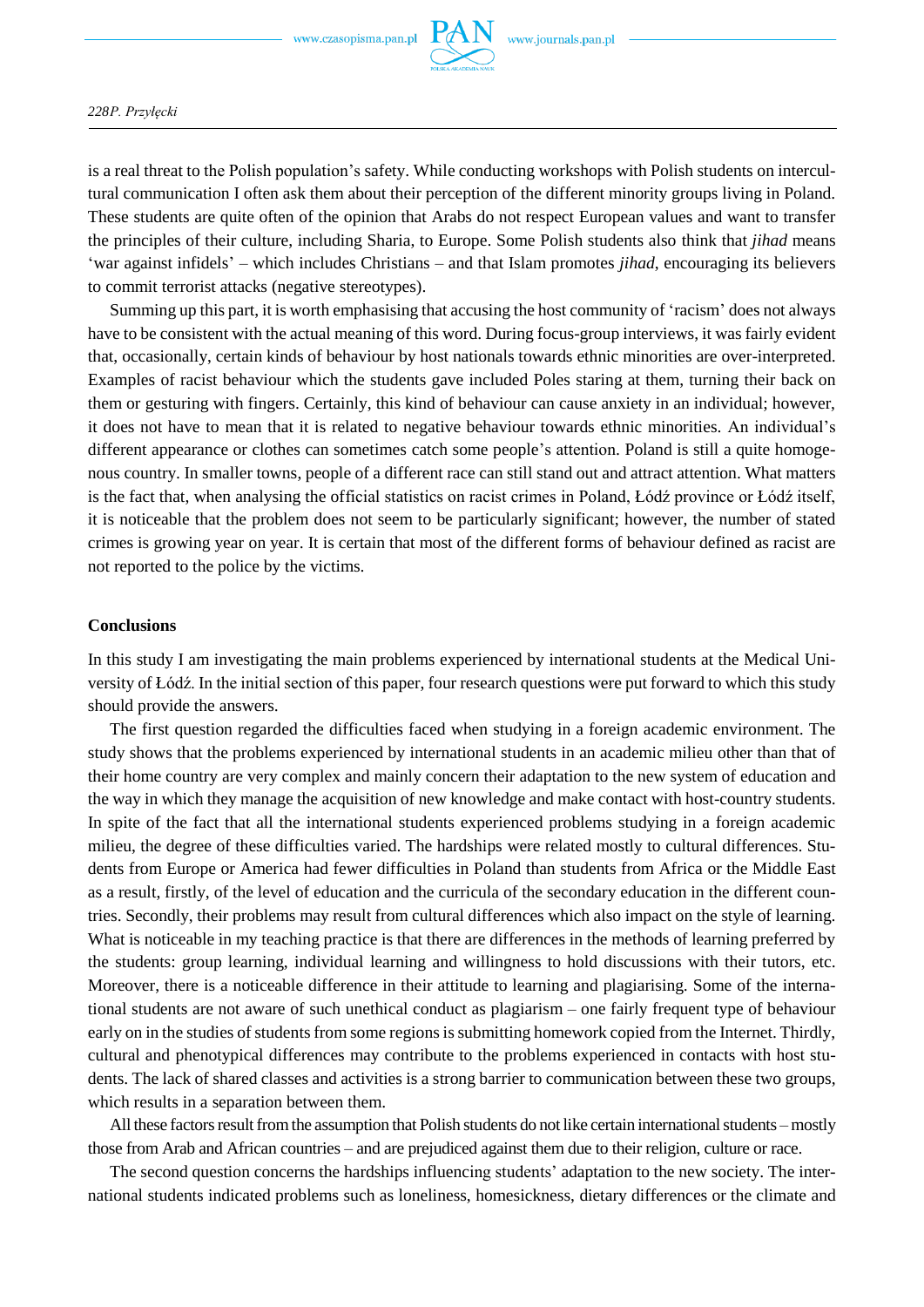

a great many of them voiced concerns about the difficulties they have in making contact with the host society and the lack of mutual understanding. To explain these concerns a reference should be made to Hofstede's cultural dimensions (Hofstede *et al.* 2010). It is well known that the factor facilitating or hampering adaptation is the cultural or even religious similarity or lack of similarity with the dominant culture. Those who come from the same cultural environment put less effort into learning the principles of a new culture, better understand the hosts and, at the same time, are usually more accepted by the host nationals. In particular, similarities or differences in such cultural dimensions as power distance and individualism–collectivism matter. Poland is considered (Hofstede Insights n.d.) as a country of high power distance, which means that it is a hierarchical society. People accept a hierarchical order in which everybody has their place and which needs no further justification. Poland is also an individualist country, which means that people prefer a loose-knit social framework. They are expected to take care of themselves and their close family in the first instance (Hofstede *et al*. 2010).

All these cultural similarities or differences have a significant impact on the adaptation of particular groups of international students to Polish culture. Those from Slavic nations of Central and Eastern Europe – due to the language and historical and cultural similarities – are assumed to have the fewest problems adapting to Polish culture. Students from individualist cultures (Europe or North America) also adjust more easily to the new environment than do those from collectivist cultures (Asia, Africa), with the differences primarily being seen in the case of Asian and African societies. Students from Arabic countries or, to a lesser extent, from African countries, experienced greater culture shock due to the strong cultural and religious differences, their lack of knowledge about the culture and norms binding in Polish society or to language barriers.

The third question regards overseas students' experiences of contact with the members of Polish society. The biggest adaptation challenge for the respondents was the attitude of the receiving society towards them which they perceived as quite negative. The prejudice against international students of a different race, nationality or religion is one of the most important reasons for their negative mood. During the focus-group interviews, the students emphasised that the group the most discriminated against were the Muslim and sub-Saharan students due to the visible features of their appearance. These students claimed that they did not always feel safe in Poland. In public places they often met with different forms of verbal and sometimes even physical aggression. This kind of behaviour influences their negative image of Polish society and is the main barrier in their adaptation to the new culture.

The students who were the most disappointed with their stay in Poland usually shifted the whole responsibility for this state of affairs onto Polish society which, according to them, is closed and intolerant of people from a different culture. At the same time, they idealised countries of Western Europe as being open and tolerant – which is not necessarily true. As other studies show (e.g. Brown and Jones 2013), racial attacks also occur elsewhere in Europe. Simultaneously, the interviewed students did not feel that they may also be partly to blame for the fact that they felt uncomfortable in Poland. They did not understand that it is not only up to the receiving society to be open to foreigners but also that foreigners must be more open to and tolerant of the values of the dominant culture. The research students admitted that, at the time of making the decision to go to Poland, they usually had very limited knowledge of the country whereas, as Winkelman emphasises, people deciding on a longer stay abroad should prepare for it. They must be aware of and open to possible changes. At the same time, they must be 'prepared to deal with personal rejection, prejudice and discrimination. (…) Psychological preparation for the outsider status is essential, because most people immersed in a foreign culture will experience a negative evaluation of their differences and a rejection by the members of the host culture' (Winkelman 1994: 124).

The fourth question concerns the ways in which international students adapt to the new culture. Adaptation means a 'minimum adjustment to the environment enabling survival' (Budyta-Budzyńska 2011: 46). This means neither rejecting the receiving culture, as happens in the case of marginalisation and separation, nor excessive acceptance and assimilation of the patterns of the new culture. Such an approach is often chosen by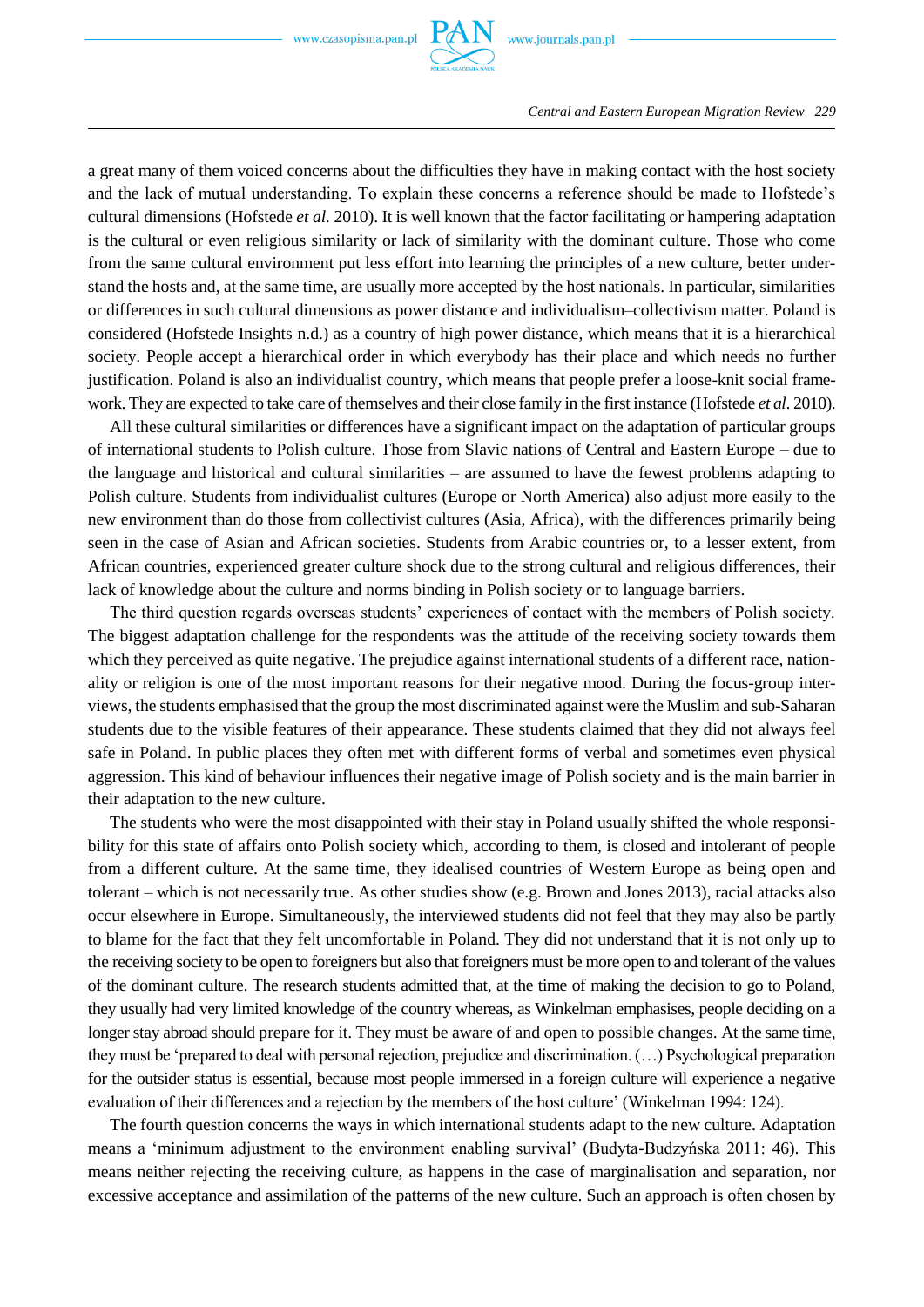

international students at the MUL due to their pragmatic attitude to the dominant culture. The majority of them intend to return to their own cultures and they treat their stay in Poland as a task that they must carry out. Adaptation does not mean, however, that the newcomer must entirely abandon his or her own system of values, as values assimilated from the new culture can be strictly ancillary in nature (Halik and Nowicka 2002). On account of the fact that many students assume that their stay in the new culture has a task-to-perform character, they usually do not seek to build up deep and lasting relationships with the members of the receiving culture. Contacts with such people they can treat as a pragmatic approach, which will help them in their everyday life in the alien environment (Halik and Nowicka 2002).

It should be emphasised that, in case of international students at the MUL, adaptation is also influenced by the subject of their studies, since they treat their stay in Poland as a task which they must perform. These students usually do not see their future in Poland. Their stay is strongly oriented towards obtaining the desired education and returning to their own country or to another Western country, due to the fact that to practise a profession in Poland it is necessary to be fluent in the Polish language and to pass an exam to certify that they are fully qualified to practice as a doctor there. The National Medical Examination can be taken in English; however, running a medical practice in English would be difficult in Poland. Therefore, the majority of students do not feel the need to try, for example, to establish closer relations with Polish people, as was the case for many international students in the 1980s, in order to make their life in Polish society easier, to get to know the society better and maybe to start a new life there (de Carvalho 1990; Nowicka and Łodziński 1993). The economic situation of international students studying at the MUL, as well as their career prospects, are completely different to those of many international students who studied in Poland in the twentieth century, although it may still be the case for international students currently studying other subjects in Poland than medicine. Medical studies are quite expensive, therefore they are not usually chosen by people from poor families. At the same time, people studying medicine are not afraid of not finding a job in the medical profession and the studies in English let them take up employment in many countries.

#### **Notes**

<sup>1</sup> The participants of the PREMED course are treated as students. They have an established curriculum, classes are held on each weekday, attendance is compulsory and the course ends with an exam or another previously set form of credit.

<sup>2</sup> Meaning of symbols: S-survey, FGI-focus group interview. Next number of survey or FGI is given and the respondent's country of origin.

## **Conflict of interest statement**

No potential conflict of interest was reported by the author.

## **ORCID ID**

Paweł Przyłęcki **https://orcid.org/0000-0002-9734-8518** 

## **References**

Adler P. (1975). The Transitional Experience. An Alternative View of Culture Shock. *Journal of Humanistic Psychology* 15(4): 13–23.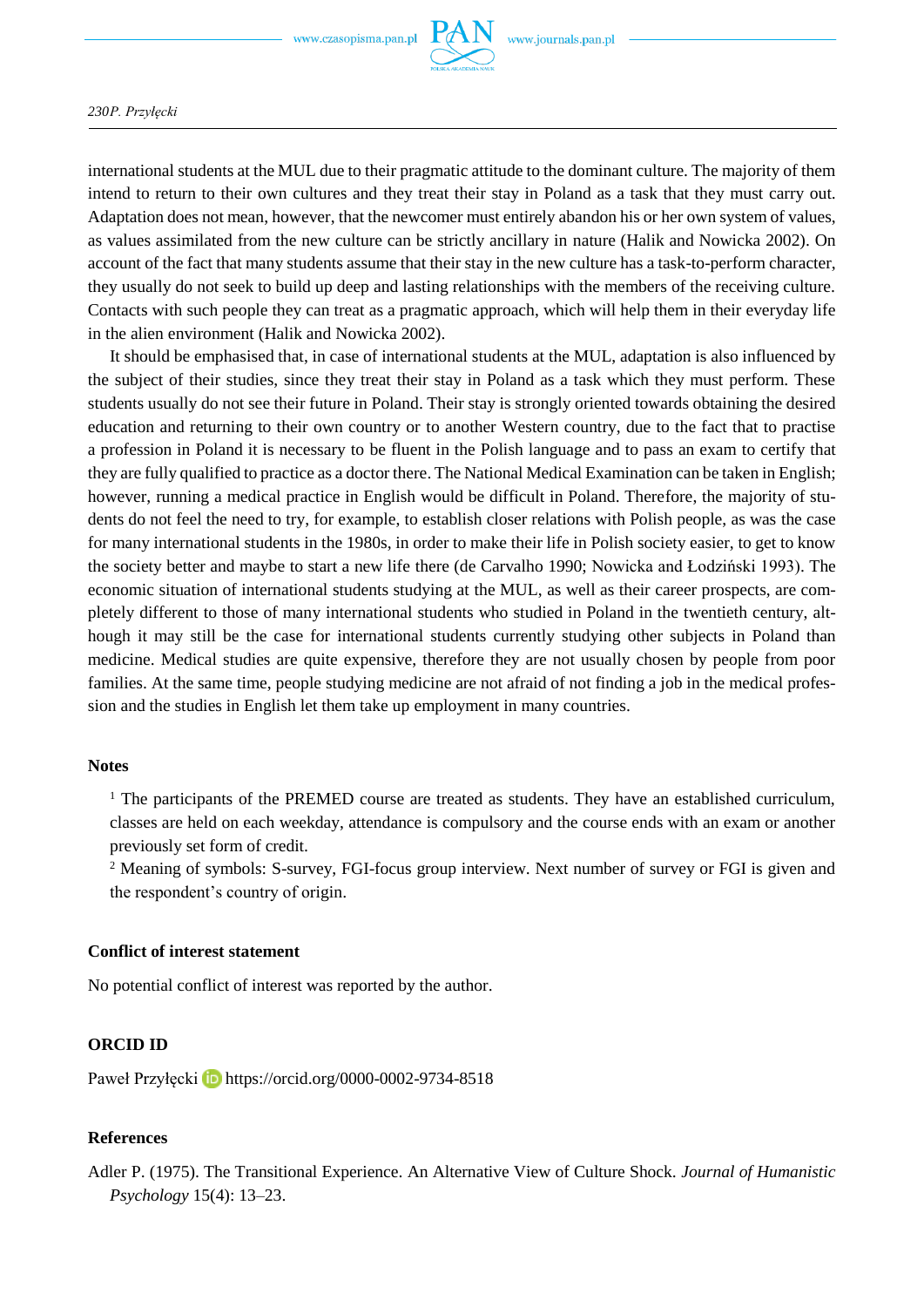

Argyle M. (1969). *Social Interaction*. London: Methuen.

- Berry J. W. (1997). Immigration, Acculturation and Separation. *Applied Psychology* 46(1): 5–34.
- Berry J. W. (2001). A Psychology of Immigration. *Journal of Social Issues* 57(3): 615–631.
- Berry J. W. (2005). Acculturation: Living Successfully in Two Cultures. *International Journal of Intercultural Relations* 29(6): 697–712.
- Berry J. W. (2009). A Critique of Critical Acculturation. *International Journal of Intercultural Relations* 33(5): 361–371.
- Bielawska B. (1963). *Procesy adaptacji studentów zagranicznych w pierwszym roku ich pobytu w Polsce.*  Warsaw: Instytut Polityki Naukowej i Szkolnictwa Wyższego.
- Bochner S., McLeod B. M., Lin A. (1977). Friendship Patterns of Overseas Students: A Functional Model. *International Journal of Psychology* 12(4): 277–294.
- Boski P. (2009). *Kulturowe ramy zachowań społecznych. Podręcznik psychologii międzykulturowej*. Warsaw: Wydawnictwo Naukowe PWN.
- Brown L., Jones I. (2013). Encounters with Racism and the International Student Experience. *Studies in Higher Education* 38(7): 1004–1019.
- Budyta-Budzyńska M. (2011). Adaptacja, integracja, asymilacja próba ujęcia teoretycznego, in: M. Budyta-Budzyńska (ed.), *Integracja czy asymilacja? Polscy imigranci w Islandii*, pp. 44–65. Warsaw: Wydawnictwo Naukowe Scholar.
- Castles S., de Haas H., Miller M. J. (2014). *The Age of Migration. International Population Movements in the Modern World.* 5th edition. Basingstoke: Palgrave Macmillan.
- CSO (2017). Szkoły wyższe i ich finance w 2016 r. Warsaw: Central Statistical Office.
- Chodakowska J. (1971). *Problemy adaptacji studentów zagranicznych do warunków polskich. Komunikat z badań*. Warsaw: Międzyuczelniany Zakład Badań nad Szkolnictwem Wyższym.
- de Carvalho P. (1990). *Studenci obcokrajowcy w Polsce*. Warsaw: Instytut Socjologii UW.
- Ferraro G. (1990). *The Cultural Dimension of International Business*. Englewood Cliffs: Prentice Hall.
- Furnham A. (2002). The Experience of Being an Overseas Student*,* in: R. J. Harris, D. McNamara (eds), *Overseas Students in Higher Education: Issues in Teaching and Learning*, pp. 13–29. London: Routledge.
- Furnham A. (2012). Culture Shock. *Journal of Psychology and Education* 7(1): 9–22.
- Furnham A., Bochner S. (1986). *Culture Shock. Psychological Reactions to Unfamiliar Environments*. London: Methuen.
- Furnham A., Tresize L. (1983). The Mental Health of Foreign Students. *Social Science and Medicine* 17(6): 365–370.
- Gorbaniuk O. (1998). Czynniki konstytuujące samookreślenie się narodowe w opinii młodzieży polskiego pochodzenia ze Wschodu studiującej w Polsce. *Przegląd Polonijny* 24(3): 75–85.
- Halik T., Nowicka E. (2002). *Wietnamczycy w Polsce. Integracja czy izolacja?* Warsaw: Wydawnictwa Uniwersytetu Warszawskiego.
- Hofstede G., Hofstede G. J., Minkov M. (2010). *Cultures and Organizations. Software of the Mind. Intercultural Cooperatioan and Its Importance for Survival*. 3rd edition. New York: McGraw Hill.
- Hofstede Insights (n.d.). Online: https://www.hofstede-insights.com/country-comparison/poland (accessed: 5 March 2018).
- Janczukowicz J. (2013). Medical Education in Poland. *Medical Teacher* 35(7): 537–543.
- Kohls R. (1984) *Intercultural Training. Don't Leave Home Without It*. Washington: Sietar.
- Lee E. S. (1966). A Theory of Migration. *Demography* 3(1): 47–57.
- Luthra R., Platt L. (2016). Elite or Middling? International Students and Migrant Diversification. *Ethnicities* 16(2): 316–344.